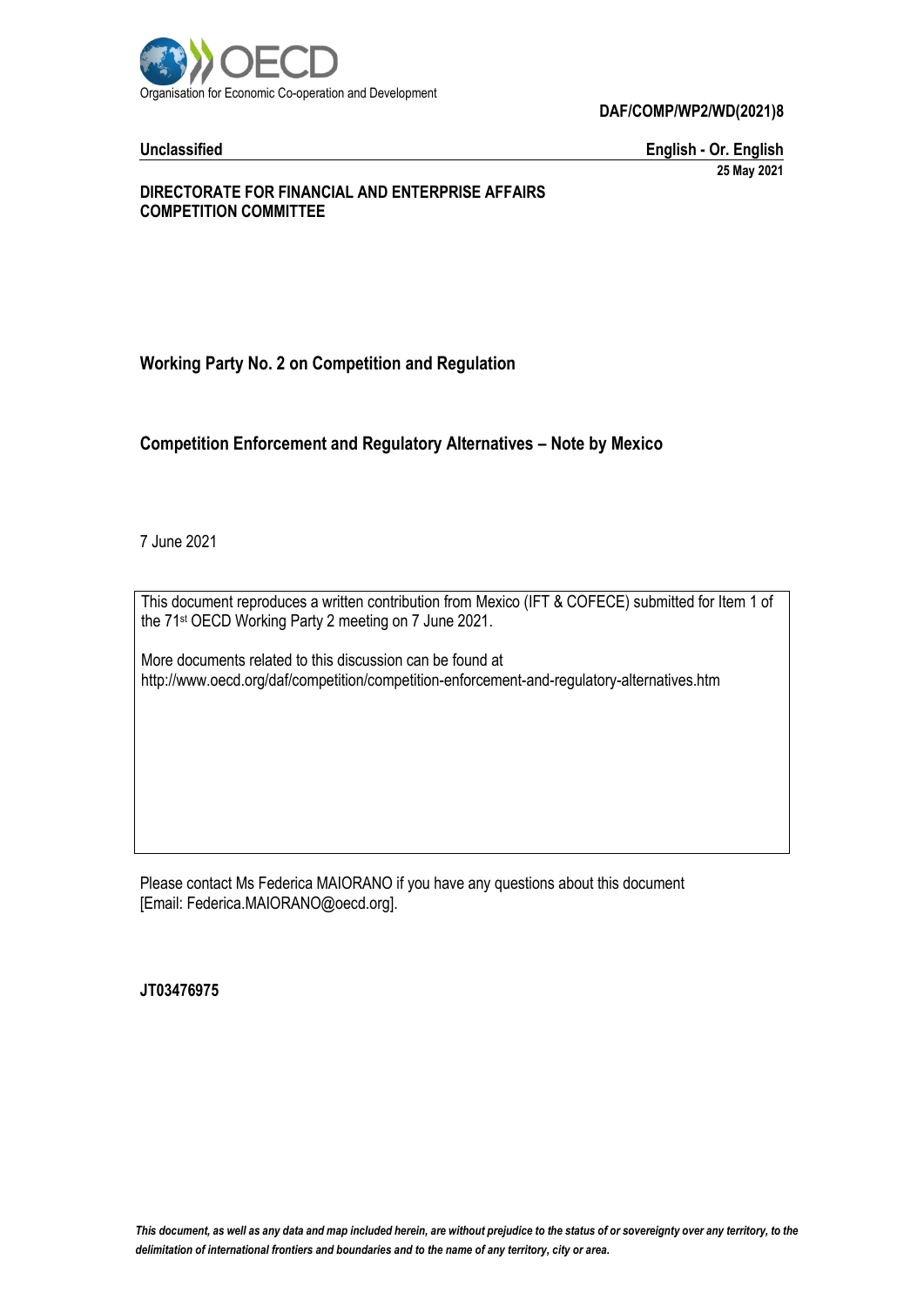# *Mexico*

# **Federal Economic Competition Commission (COFECE)**

# **1. Introduction**

1. This contribution explains the enforcement mechanisms provided in the Federal Economic Competition Law (LFCE for its acronym in Spanish) that can impact price and/or access regulation, which are established in Articles 94 and 96. It includes examples of their use by the Federal Economic Competition Commission (COFECE or Commission) in the railway freight and maritime passenger transport services. In the case of Article 94 it describes its possible use in digital markets.

2. The document also describes other forms of interaction between competition law and economic regulation in the hydrocarbons industry in Mexico, which was liberalized in 2013. Asymmetric regulation was incorporated into the liberalization process to control the monopoly power of state-owned oil enterprise, Petroleos Mexicanos (PEMEX), to avoid certain conducts, to make prices of the hydrocarbons' markets more transparent, to allow the entry of new competitors using PEMEX infrastructure, among others. Recently, asymmetric regulation has been removed. This experience highlights the increased need for a competition authority to act in regulated sectors where regulatory modifications increase the likelihood of collusion and abuse of dominance.

# **2. Competition Enforcement and its Interaction with Economic Regulation**

# **2.1. Enforcement actions with possible regulatory consequences**

3. The LFCE provides competition enforcement mechanisms that can impact economic regulation. These are established in Articles 94 and 96 of the law. Both provisions are explained in the following sections.

# *2.1.1. Article 94: Market investigations*

4. Article 94 was introduced in the 2013 constitutional reform and was introduced in a new LFCE in 2014 with the purpose of identifying and remedying barriers to competition and essential facilities. This provision allows the Commission to analyze a specific market when certain indications may lead the authority to believe that there are distortions that affect the competition process which do not necessarily stem from the conduct of a specific economic agent, but may be the result of structures, market conditions or regulations. Therefore, the procedure established in this article is not intended to sanction anticompetitive conducts carried out by economic agents, but rather to identify structural problems through an investigation of a specific market, to order their correction through various remedies (described in the proceeding paragraphs of this section of the contribution).

5. The LFCE defines barriers to competition as any structural characteristic, fact or act of economic agents that prevents access to competitors, limits their ability to compete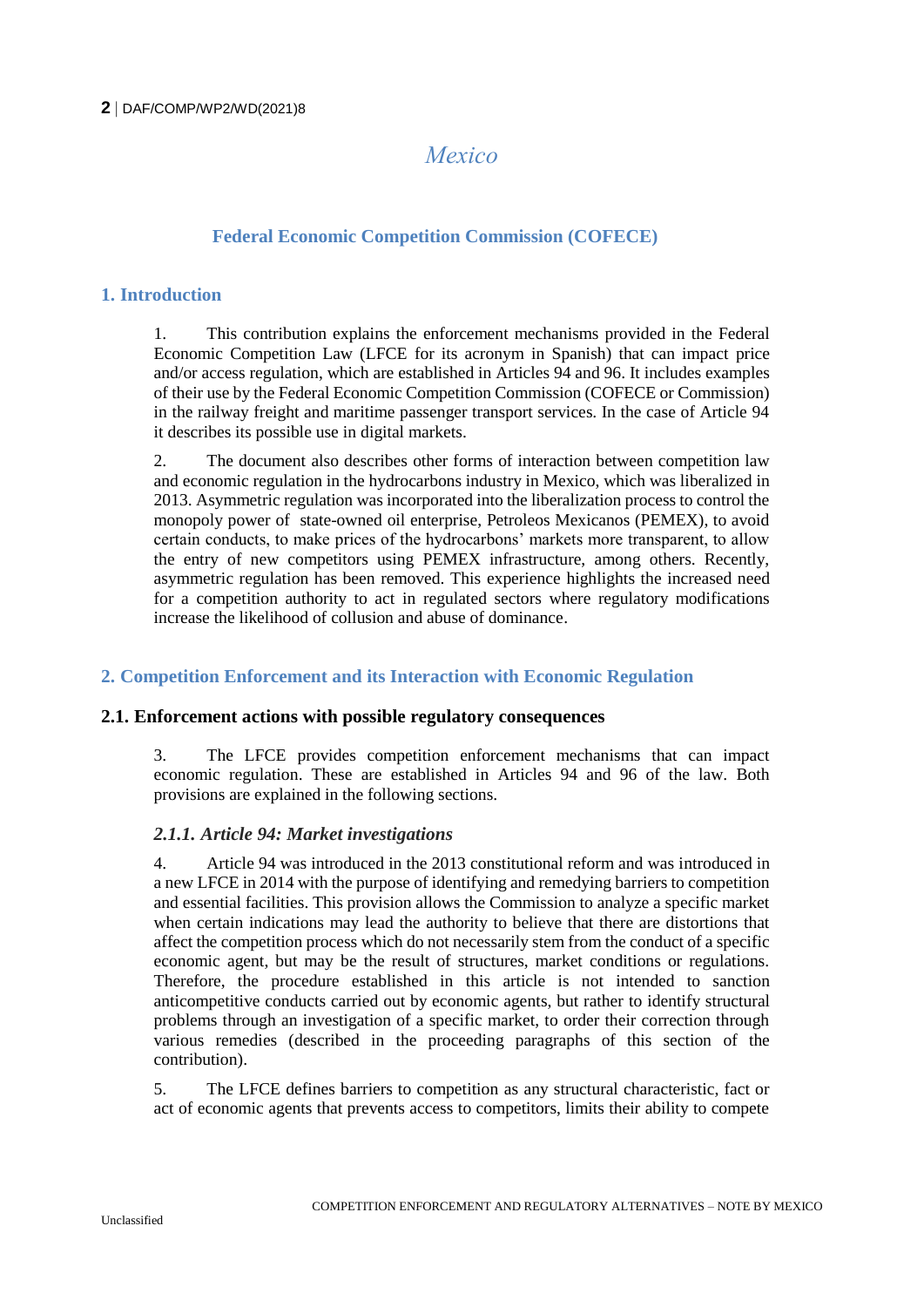in the markets or prevents or distorts competition, as well as legal provisions that unduly produce such adverse effects to the competitive process.<sup>1</sup>

6. To eliminate such barriers to competition, Article 94 empowers the Commission to impose two types of remedies:

- behavioral, which oblige economic agents to act in a specific manner or cease performing acts that distort the competitive process; and
- structural, which allow modifying the structure of a market, including the possibility of divestiture of assets, rights or social parts, with the objective of generating or restoring competitive conditions in the markets.

7. In addition, COFECE may issue recommendations to authorities at any level of government to eliminate the regulatory barriers detected.

8. Essential facilities are considered to be the set of elements (such as goods, infrastructure, rights, among others) which do not have close substitutes and whose reproduction is not feasible from a technical, legal or economic point of view by another economic agent, that are controlled by one or several economic agents with substantial market power, and whose access by other economic agents is indispensable for the provision of goods or services in one or more markets.<sup>2</sup> Through the procedure of Article 94 the Commission may determine their existence and establish the rules for their access and use by other economic agents.

9. Hence, Article 94 is considered a "hybrid regulatory" tool that, on the one hand, has the rigor of an investigation and complies with the essential formalities of this proceeding, and on the other hand, allows the application of regulatory remedies.

10. When using this tool, the Commission has all the investigative powers and tools it uses to detect anticompetitive conducts, including information requests, on-site searches, hearings, forensic analysis and screenings. In addition, this article provides a postinvestigation stage similar to the trial-like procedure of monopolistic practices, where the economic agents involved have the opportunity to present arguments and offer evidence to defend themselves from wrongdoing which will be assessed by the Board of Commissioners before a final decision is reached.

#### *COFECE experience with the use of Article 94*

11. Since 2014, the Commission has used Article 94 in eight market investigations.<sup>3</sup>

<sup>&</sup>lt;sup>1</sup> Article 3, section IV of the LFCE.

<sup>2</sup> Article 60, section IV of the LFCE.

<sup>&</sup>lt;sup>3</sup> Provision of air transportation services used by the Mexico City International Airport (AICM) for its landing and/or take-off services (slots), as well as the market for airport services offered by the AICM, necessary for landing and/or take-off procedures (IEBC-001-2015); Public service of freight transportation in each of the eighteen municipalities of the state of Sinaloa, used for the transportation of: construction or stone materials, agricultural inputs and products, their derivatives and freight in general ( IEBC-002-2015); The production, distribution and commercialization of malting barley seed and grain for beer production (IEBC-001-2016); Port, maritime and land transportation services for the commercialization of agricultural bulk and general freight in the port of Progreso, in the state of Yucatan (IEBC-002-2016); Production, distribution and/or commercialization of bovine raw milk for industrial use with origin and/or destination in the state of Chihuahua (IEBC-002-2017); Accreditation, conformity assessment and standardization services in the national territory (IEBC-003-2017); Card payment systems whose processing involves a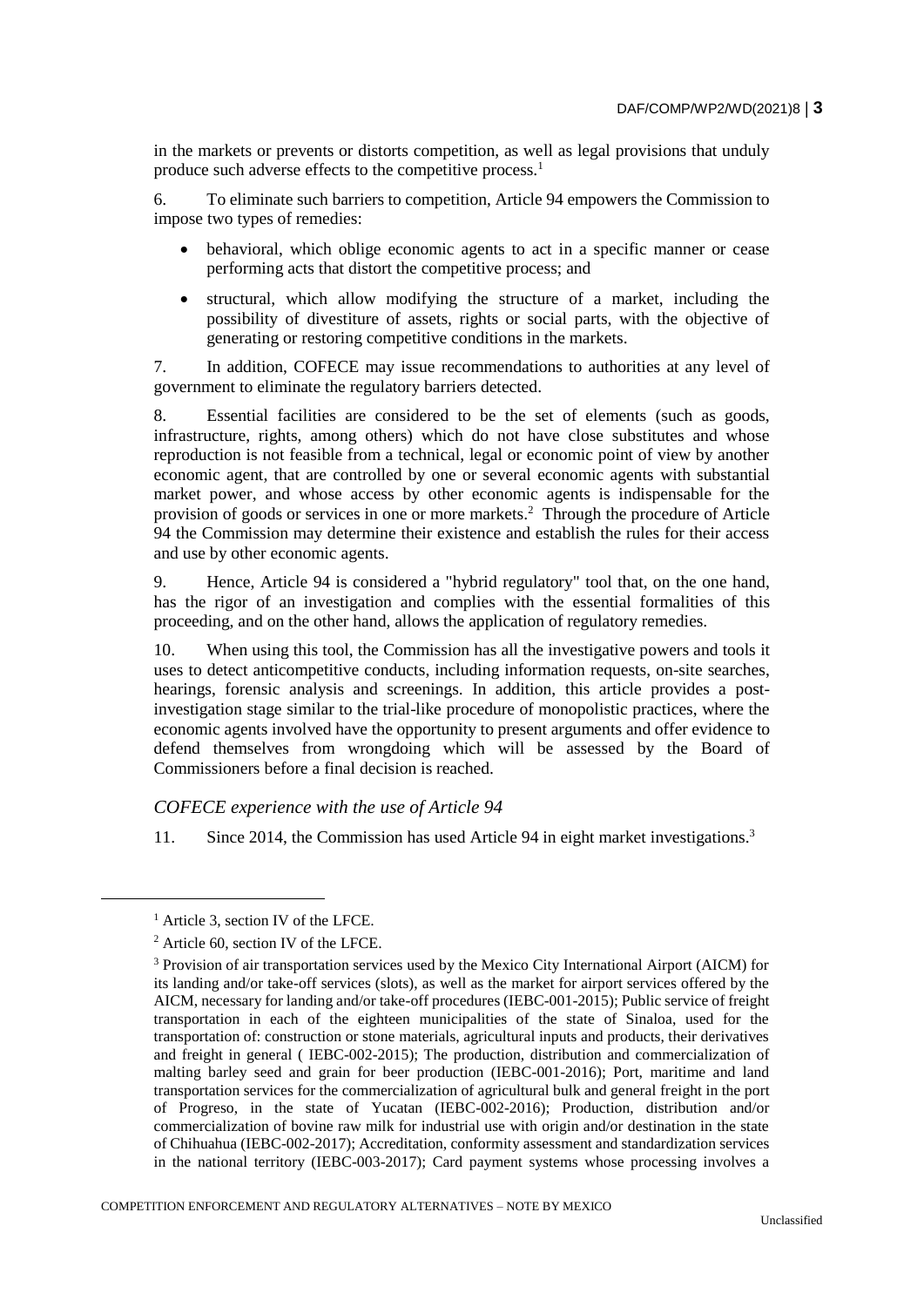12. The most relevant lesson in the use of Article 94 derived from the determination of slots at Mexico City International Airport (AICM for its acronym in Spanish) as essential facilities. In this case, the Commission issued a decision determining that the AICM runway and related infrastructure constituted an essential facility and that its management was generating anticompetitive effects in the market of air passenger transportation. Therefore, COFECE ordered a set of procompetitive rules to be put implemented by AICM and the sectoral regulator, the Ministry of Public Transport (SCT for its acronym in Spanish), including an auction for the allocation of slots.<sup>4</sup> After this decision, one of the affected airlines filed an appeal challenging the Commission's decision.<sup>5</sup> The specialized court that reviewed the case ruled that COFECE's powers to regulate access to essential facilities are limited in the presence of a sector regulator that is granted the power to regulate operational and technical matters and that slot allocation is a matter of technical and public policy consideration pertaining to SCT.<sup>6</sup> On the other hand, SCT issued regulation contrary to COFECE's resolution, against which the Commission filed a constitutional controversy before the Supreme Court. The Supreme Court dismissed COFECE's controversy.<sup>7</sup>

13. This experience generated an isolated judicial criterion related to the scope of the Commission's powers to regulate access to an essential input when a sector regulator exists. From this experience, it is possible to conclude that the Commission may exercise its regulatory powers on essential facilities in the absence of a sectoral regulator.

14. In two other cases (freight transportation services in Sinaloa and milk in Chihuahua), the Commission determined that the competitive process was flawed by the existence of regulatory barriers and issued the non-binding recommendations provided by Article 94. From these cases, COFECE learned that the potential impact on the modification of anticompetitive provisions in the regulation of Article 94 is similar to that of non-binding opinions.

#### *Possible use of Article 94 in digital markets*

15. The Commission's experience with market investigations has contributed to identify Article 94 as a possible tool to analyze digital markets and the problems that arise in them. For example, Article 94 allows analyzing and correcting behavioral barriers undertaken by economic agents who, despite not having substantial market power, may perform behaviors that accelerate the market "tipping point" and affect the competition process. In this regard, international discussion has warned that the intervention of the competition authorities through traditional tools may occur late, when the rest of the potential entrants can no longer compete with the platforms that have consolidated. Thus, Article 94 would allow the Commission to intervene at an earlier stage to, if necessary, establish remedies to counteract a potential anticompetitive effect within the market.

clearinghouse (IEBC-005-2018); and Aircraft fuels, which includes production, storage, transportation, distribution, commercialization, retail and related services (IEBC-002-2019) .

<sup>4</sup> Case analysis COFECE August 2017, available in Spanish at:

<https://www.cofece.mx/cofece/images/Promocion/Historias/SlotsVer-final-la-buena.pdf>

<sup>5</sup> Press Release COFECE-030-2019, available at: [https://www.cofece.mx/wp](https://www.cofece.mx/wp-content/uploads/2019/05/COFECE-030-2019-English.pdf)[content/uploads/2019/05/COFECE-030-2019-English.pdf](https://www.cofece.mx/wp-content/uploads/2019/05/COFECE-030-2019-English.pdf)

<sup>6</sup> First Collegiate Tribunal Specialized on Competition. R.A. 142/2018.

<sup>7</sup> Supreme Court's ruling of November 2019, available in Spanish at:

[https://www.scjn.gob.mx/sites/default/files/versiones-taquigraficas/documento/2019-11-](https://www.scjn.gob.mx/sites/default/files/versiones-taquigraficas/documento/2019-11-29/26112019%20PO.pdf) [29/26112019%20PO.pdf](https://www.scjn.gob.mx/sites/default/files/versiones-taquigraficas/documento/2019-11-29/26112019%20PO.pdf)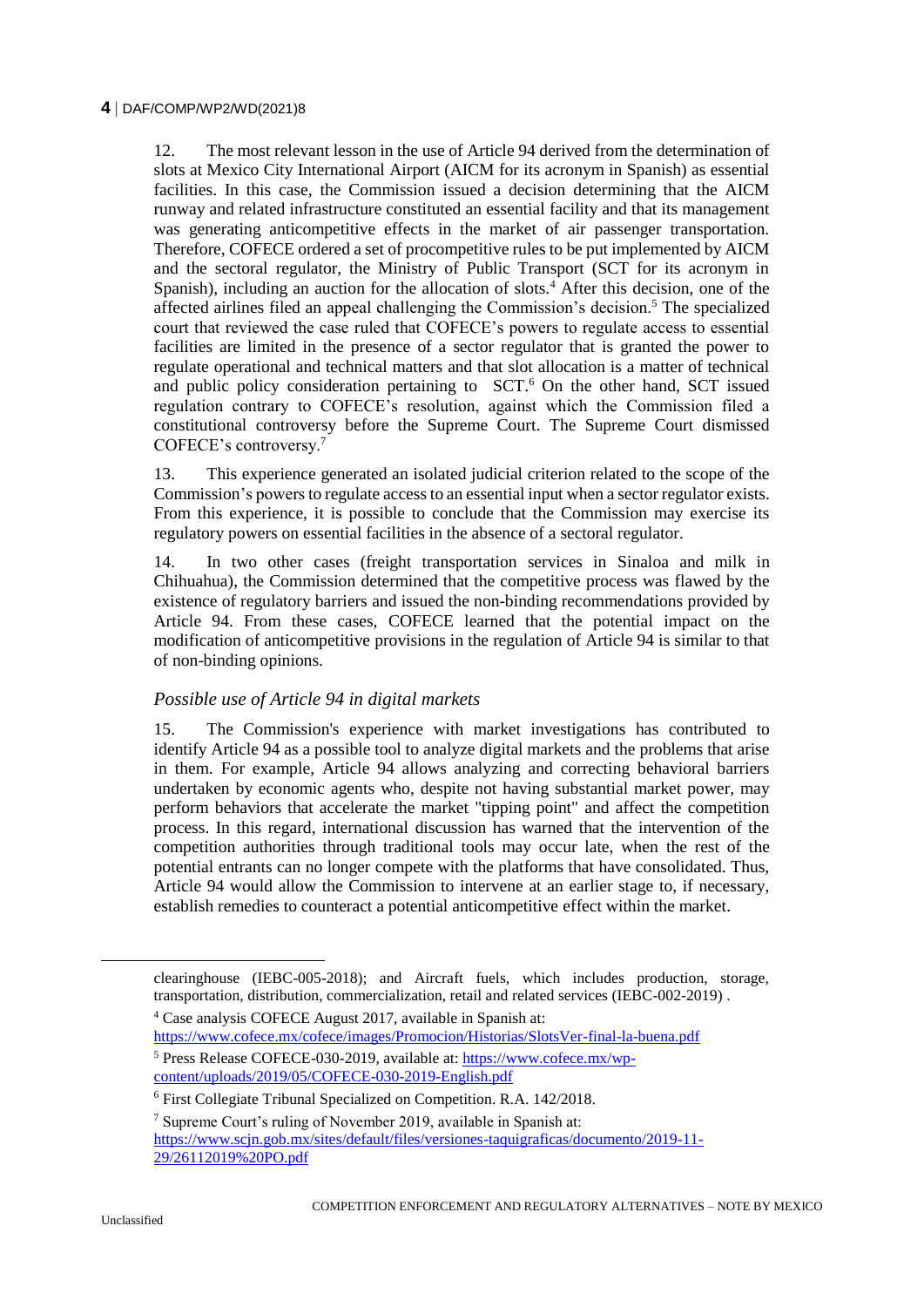16. Article 94 could allow, for example, for the imposition of behavioral remedies that have been the subject of international discussion as possible solutions to the lack of competition in these markets, which include: (i) the establishment of codes of conduct applicable to dominant platforms in the interest of prohibiting certain conducts; (ii) the prohibition of self-preferential or differential treatment measures; (iii) data and protocol interoperability; (iv) data portability, to allow the migration of user data from one platform to another; and (v) divestiture and functional separation of digital platforms that have the ability to exercise market power and distort the competitive process.

# *2.1.2. Article 96: Effective Competition Conditions*

17. Article 96 of the LFCE empowers the Commission to investigate and, if appropriate, decide on effective competition conditions (or lack thereof) in a specific market. In the absence of effective competition conditions, the sector regulator may issue measures to improve competition in the affected market.

18. These types of decisions are issued when foreseen by a sectoral regulation or by decree of the Federal Executive. The following sectoral regulations establish the participation of COFECE through the procedure of Article 96:<sup>8</sup>

- Transportation sector
	- o *Railway Service Regulatory Law* in order to i) establish rights of transit between concessionaires; and ii) establish tariff regulation for the public railway transportation service.
	- o *Airports Law* in order to establish tariff regulations for airport services, as well as for the leasing and payment for complementary services.
	- o *Civil Aviation Law* in order to establish tariff regulation for air transportation services.
	- o *Roads, Bridges and Federal Fright Transportation Law* in order to establish tariff regulation for federal freight transportation service tariffs in any route or routes.
	- o *Ports Law* in order to establish tariff regulations when there is only one terminal or service provider for certain cargo in a port.
	- o *Maritime Navigation and Trade Law* in order to: i) establish tariff regulation in the provision of maritime services, both for cargo and passengers, i) establish tariff regulation in the provision of transport towing services, and iii) reserve the provision of certain international transport of deep-sea cargo or cabotage to be performed only by Mexican shipowners.
- Energy sector
	- o *Electricity Industry Law* establishes that when the Ministry of Energy, the Energy Regulatory Commission (CRE for its acronym in Spanish), the National Energy Control Center or any other person considers that there are no effective competition conditions in any market of the industry, it will request COFECE to perform the corresponding assessment.
	- o *Hydrocarbons Law* in order for CRE to: i) eliminate tariff regulation and ii) determine whether franchise conditions or supply limitations may be

<sup>8</sup> Up to May 2021.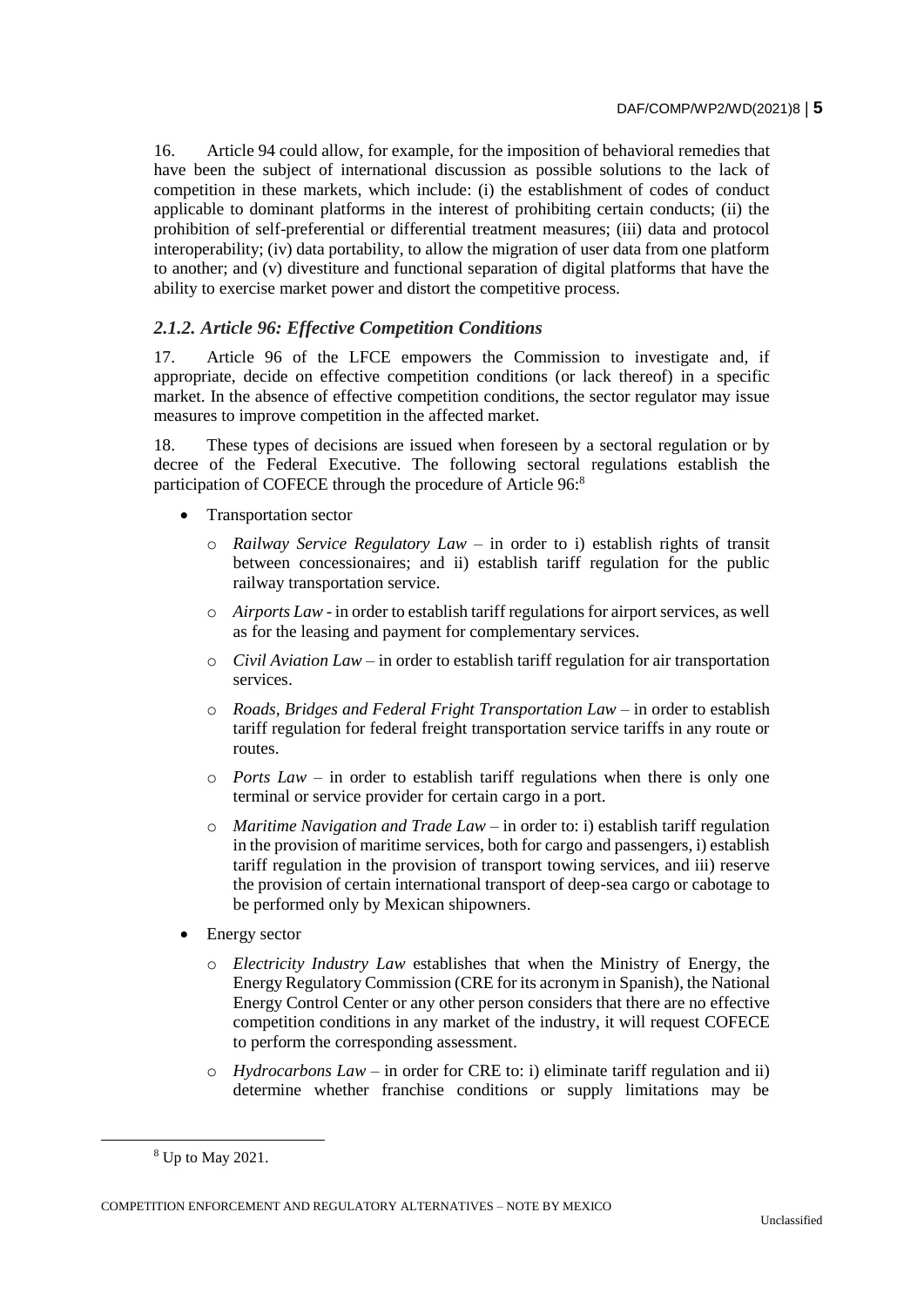established in gasoline and diesel contracts entered into by PEMEX, its subsidiary productive companies or its affiliated companies.

- o *Regulation of the Activities* referred to in *Title Three of the Hydrocarbons Law*  provides that CRE may establish tariff regulations for the non-pipeline distribution of LP gas and other petroleum products when COFECE determines there are no conditions of effective competition.
- Financial sector
	- o The *Transparency and Regulation of Financial Services Law* establishes that COFECE may issue an opinion on the existence of competition conditions with respect to passive, active and service operations performed by Financial Institutions, and may determine whether inflation exists as well as the corresponding relevant markets, in order for the Central Bank to establish regulation.

19. The investigation procedure of Article 96 may be initiated: i) ex officio; ii) by request of the sectoral regulator; iii) by request of an affected party; or iv) by request of the Federal Executive (by its own accord or through the Ministry of Economy). Also, as in the case of Article 94, when the investigation is concluded, and a preliminary investigative opinion is issued, and a post-investigation stage similar to the trial-like procedure will be initiated.

20. Once COFECE issues a final decision on the existence effective competition conditions, (or lack thereof) the corresponding authority is responsible for implementing the measures provided by its regulation in order to establish conditions for effective competition to prevail and thus promote the efficient operation of that market. Some of these measures could be, for example: the imposition of maximum prices, the regulation of service tariffs or the adoption of rules of access into the market. The following section provides examples of the exercise of this power.

# *COFECE's experience with the use of Article 96*

21. In February 2020, the Board of Commissioners determined the lack of effective competition in 20 routes of the public freight railway transportation service of petrochemicals originating in the southern region of the state of Veracruz.<sup>9</sup>

22. The state of Veracruz represents 11% of the national chemical industry and 48% of the Mexican petrochemical industry. It is the location of 4 out of 7 of PEMEX's (the Mexican oil SOE) petrochemical complexes. Particularly, chlorine, ethylene oxide, anhydrous ammonia and caustic soda are inputs for over 50% of processes in the pharmaceutical, fertilizers, food-processing, cleaning and personal care, automotive, construction and other industries in the manufacturing sector. Transport of these raw materials requires diminishing risks for the population and the environment, rendering rail as the only technically feasible means of transport.

23. The Commission found that these routes are entirely operated by only two companies which can impose conditions on users of this service in their respective routes, and users cannot substitute these services with other means of transport. Thus, COFECE formally declared the lack of effective competition conditions and noted that the sectoral regulator could regulate rates or determine new trackage rights to open new transport alternatives if it deemed necessary.

<sup>9</sup> Press Release COFECE-004-2020, available at: [https://www.cofece.mx/wp](https://www.cofece.mx/wp-content/uploads/2020/02/COFECE-004-2020.pdf)[content/uploads/2020/02/COFECE-004-2020.pdf](https://www.cofece.mx/wp-content/uploads/2020/02/COFECE-004-2020.pdf)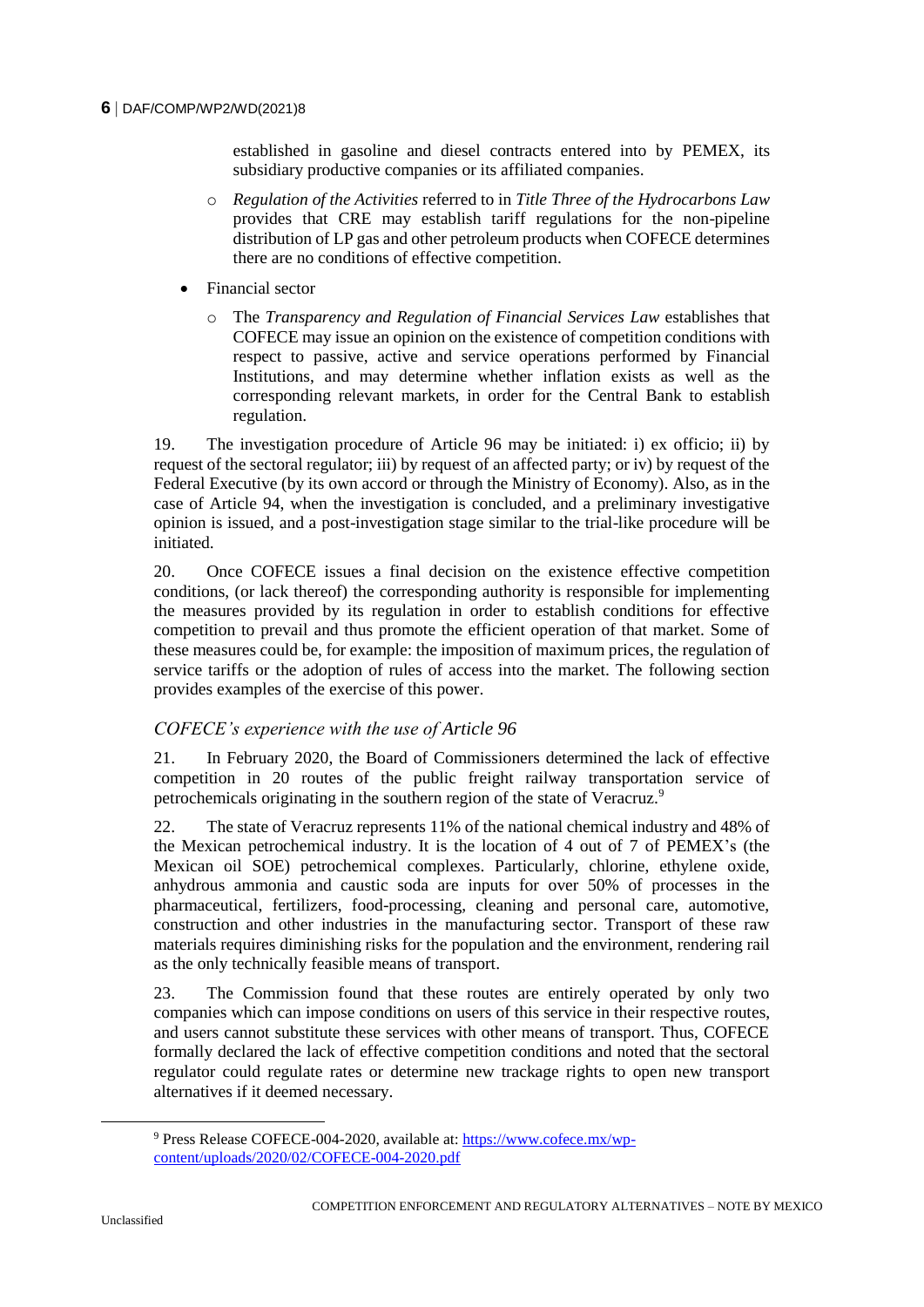24. Consequently, and in accordance with COFECE's resolution, the LFCE and Articles 36 and 47 of the *Railway Service Regulatory Law*, in August 2020 the sectoral regulator, the Regulatory Agency of Rail Transport, enacted tariff regulation on those routes, consisting in the establishment of maximum tariff per ton-km for each portion of the route and product combination. This is the first time that the sectoral regulator was able use its powers to regulate based on a Commission's resolution.

25. In July 2020, the Commission initiated a procedure to determine the existence of effective competition conditions in the services for maritime passenger transport services in routes with origin or destination in the northern zone of the state of Quintana Roo and in related services. In February 2021, the Commission issued a preliminary investigative opinion concluding that one supplier has a high market participation and the capacity to fix fees, without any other competitor being able to counteract this power. The current stage in the process allows interested parties to present arguments and offer evidence which will be assessed by the Board of Commissioners before a final resolution is made. If the sense of this preliminary document is confirmed, the transport regulator will be able to establish fee regulation for these services.

# **3. Other forms of interaction between the competition law and economic regulation**

26. Economic regulation has the purpose of promoting and protecting important public policy goals. However, attaining these goals can be done in multiple ways, some of which may limit or favor anticompetitive conducts.

27. This section describes the interaction between potential enforcement of the LFCE and the sectoral regulation of the energy sector, which was liberalized in 2013 through a constitutional reform. The reform implied a transition from a model with monopoly stateowned enterprises (SOEs) in the energy sector to one open to competition in several markets within these sectors.

28. In the liberalization process asymmetric regulation was put in place to control the monopoly power of SOEs by proscribing certain conducts, making prices transparent, to allow the entry of new competitors using the SOE's infrastructure, among others. However, recent regulatory reforms eliminating asymmetric regulation increase the possibility of said SOEs breaching the LFCE by engaging in anticompetitive conduct, and therefore imply a greater likelihood of enforcement actions by the competition authority.

29. This contribution will present the recent regulatory modifications of the hydrocarbons industry, which are described in the following section.

# **3.1. Hydrocarbons industry<sup>10</sup>**

30. After the constitutional reform of 2013, a Hydrocarbons Law was enacted in  $2014$ ,<sup>11</sup> which included precepts to deal with the implications that PEMEX's market power could have on the market's competitive dynamic. It established that the Energy Regulation Commission (CRE per its acronym in Spanish) would subject PEMEX's wholesale or

 $\overline{a}$ 

<sup>10</sup> Available in Spanish at

[https://legislacion.scjn.gob.mx/Buscador/Paginas/AbrirDocReforma.aspx?q=u+uol4XmeVVQSB](https://legislacion.scjn.gob.mx/Buscador/Paginas/AbrirDocReforma.aspx?q=u+uol4XmeVVQSBV20oBZUwKbL6CZoOyjjSPRLBogj1bkoQYkAFYi1cm0NrdziJ/TCZhoLoX/u5LNk0at/CgAU3GSidnd3lyH0IozkzBhF8IbuDam4qfLSjeFUBO/SD5d) [V20oBZUwKbL6CZoOyjjSPRLBogj1bkoQYkAFYi1cm0NrdziJ/TCZhoLoX/u5LNk0at/CgAU3](https://legislacion.scjn.gob.mx/Buscador/Paginas/AbrirDocReforma.aspx?q=u+uol4XmeVVQSBV20oBZUwKbL6CZoOyjjSPRLBogj1bkoQYkAFYi1cm0NrdziJ/TCZhoLoX/u5LNk0at/CgAU3GSidnd3lyH0IozkzBhF8IbuDam4qfLSjeFUBO/SD5d) [GSidnd3lyH0IozkzBhF8IbuDam4qfLSjeFUBO/SD5d](https://legislacion.scjn.gob.mx/Buscador/Paginas/AbrirDocReforma.aspx?q=u+uol4XmeVVQSBV20oBZUwKbL6CZoOyjjSPRLBogj1bkoQYkAFYi1cm0NrdziJ/TCZhoLoX/u5LNk0at/CgAU3GSidnd3lyH0IozkzBhF8IbuDam4qfLSjeFUBO/SD5d)

<sup>&</sup>lt;sup>11</sup> Thirteenth Transitory of the Hydrocarbons Law of 2014.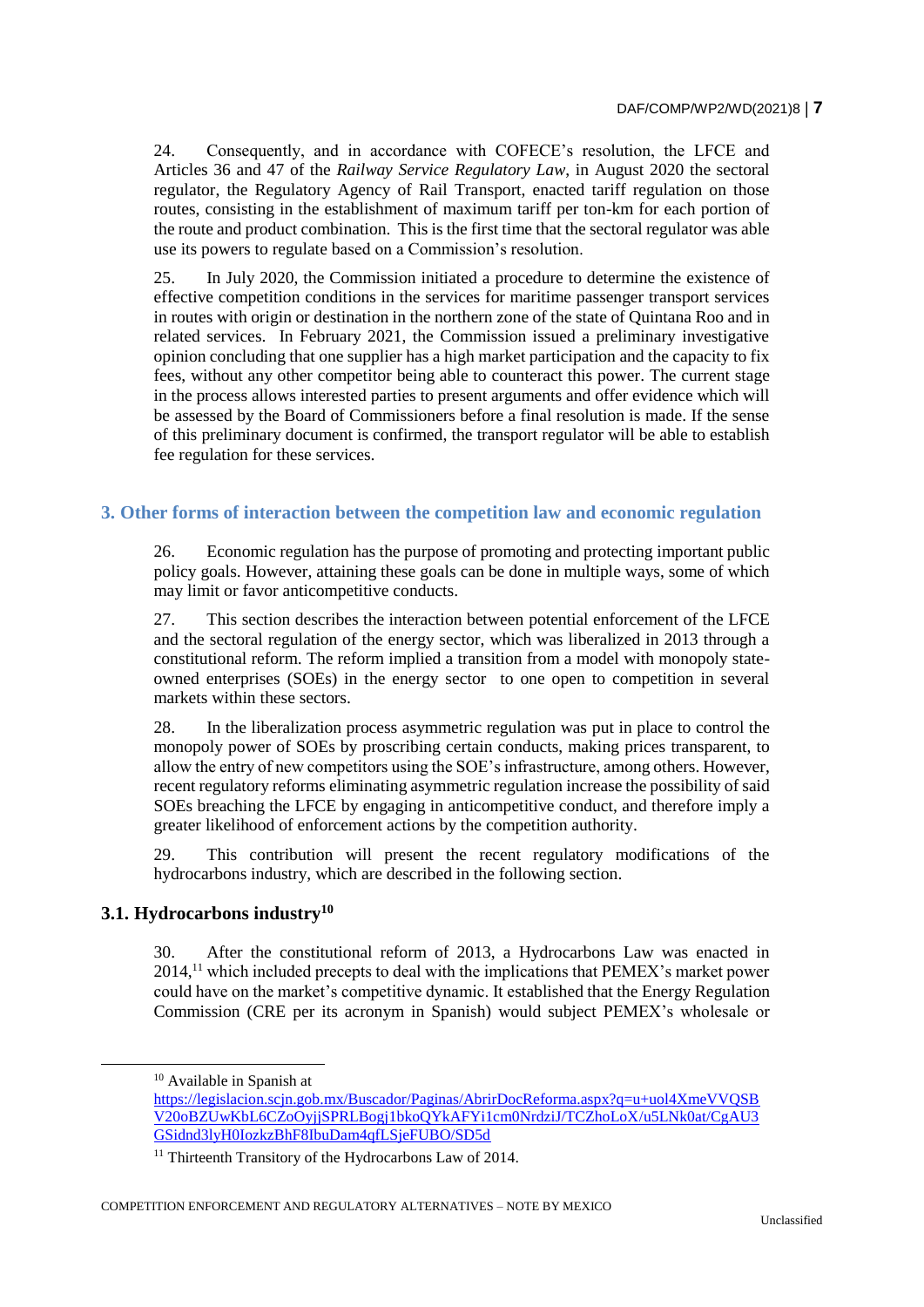"first-hand" sales (VPM for its acronym in Spanish) of hydrocarbons, petroleum products or petrochemicals to asymmetric regulation principles.<sup>12</sup>

31. This asymmetric regulation had the purpose of limiting PEMEX's dominant position in wholesale market, which could allow it not only to determine market prices but to impose disadvantageous conditions on those retail stations purchasing from the SOE in this market. This regulation would help achieve greater participation of economic agents in the wholesale market, promoting its competitive development.

- 32. For example, among others measures PEMEX:
	- Could not tie the use of its franchise brand in service stations and wholesale activities.
	- Could not establish exclusivities in its wholesale activities, in order to allow new private entrants to access supply of gasoline and diesel through a wholesaler other than PEMEX.
	- Must report to CRE and make public the information related to discounts and the criteria to award these so that they are not granted in a discriminatory manner.
	- Must submit its commercialization contract models to be evaluated by CRE.
	- Must report to CRE the breakdown of the calculation of gasoline and diesel wholesale prices

33. Such measures are particularly important considering that PEMEX, at that moment, was the only wholesaler. As of today, it still is the main participant in the wholesale market, supplying 83% of the national gasoline market and 73% of diesel in 2020.<sup>13</sup>

34. In May 2021 the Hydrocarbons Law was amended to eliminate this asymmetric regulation including the requirements of VPM and commercialization contracts, the publication of information, the breakdown of invoices, and prohibitions such as conditioning, denying and/or discriminating in the sale of gasoline and diesel, among others.

35. Therefore, this amendment opens up opportunities for PEMEX to engage in abuse of dominance conducts foreseen in the LFCE such as imposing exclusivities or conditioning supply in wholesale activities, or even refusing access to its infrastructure – thus, increasing the need for vigilance and likelihood of investigations by COFECE into possible anticompetitive conducts.

<sup>&</sup>lt;sup>12</sup> Press Release COFECE-011-2021, available at: [https://www.cofece.mx/wp](https://www.cofece.mx/wp-content/uploads/2021/04/COFECE-011-2021_ENG.pdf)[content/uploads/2021/04/COFECE-011-2021\\_ENG.pdf](https://www.cofece.mx/wp-content/uploads/2021/04/COFECE-011-2021_ENG.pdf)

<sup>&</sup>lt;sup>13</sup> Data prepared by COFECE with data from the Energy Information System of the Ministry of Energy. available at<https://sie.energia.gob.mx/>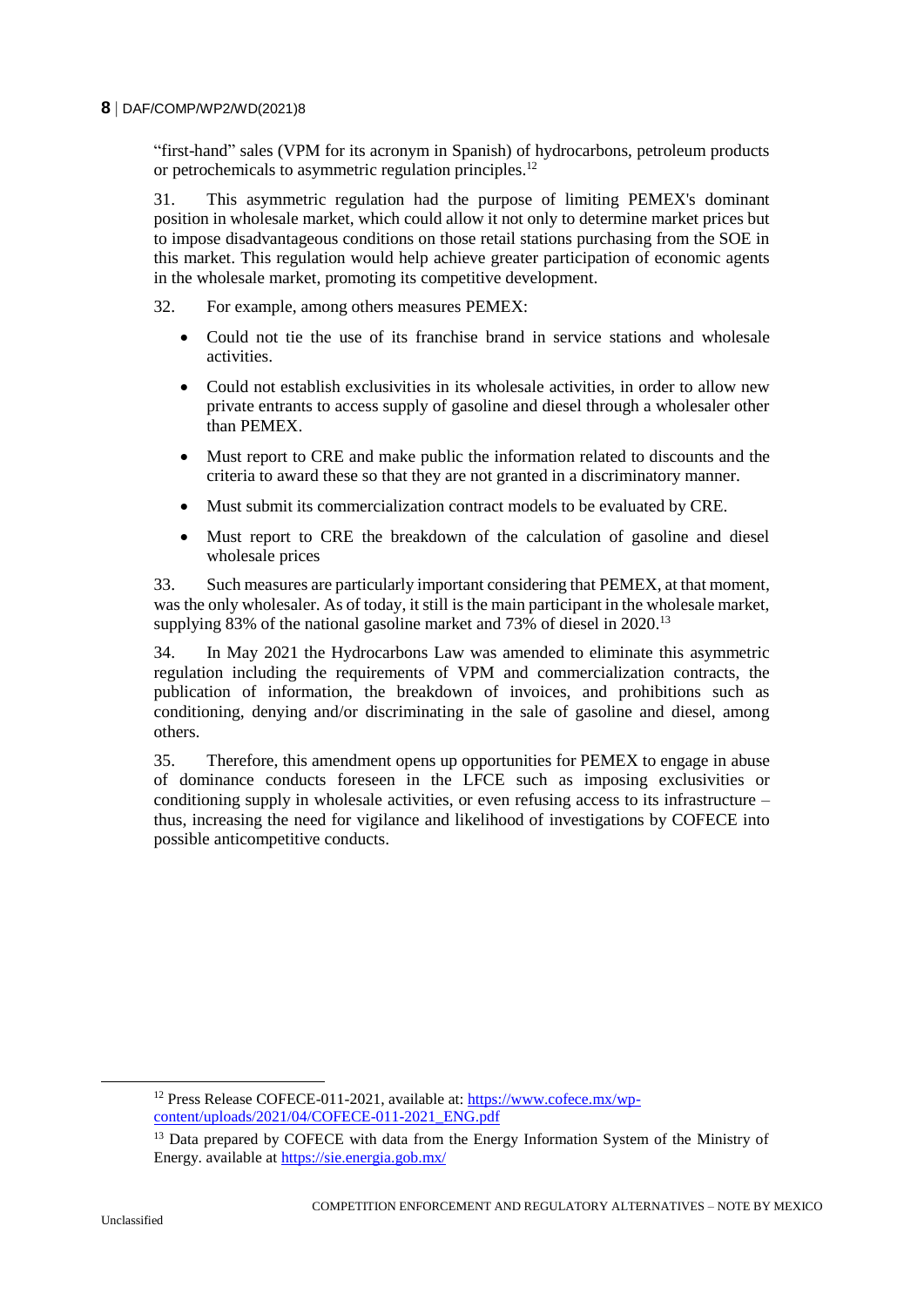# **Federal Telecommunications Institute (IFT)**

### **4. Introduction**

36. In regulated sectors, the coordinated intervention of the competition authority and the sectoral regulator is essential to achieve common objectives through the protection and promotion of competition. However, divergences between these authorities could emerge because regulators may have specific objectives and tools according to their legal mandate or the context of the sector they regulate. In Mexico, this divergence does not exist in the telecommunications and broadcasting (T&B) sectors, since the Federal Telecommunications Institute (IFT) is both the regulator and the competition authority in those sectors.

37. In this document, the IFT presents an overview of its legal and institutional framework; it explores the impact of competition enforcement in economic regulation; and it shares some of the tools, case studies and its experience on competition enforcement and regulatory alternatives using such tools.

### **5. Legal and Institutional Framework**

38. The IFT's primary objective is to regulate the use, development, and operation of the radio spectrum, the public telecommunications networks, access to active and passive infrastructure, satellite orbits, satellite communication, the provision of public T&B as services of general interest, their convergence, the rights of users and audiences, and the competition process in these sectors in order to contribute to the purpose and exercise of the rights established by Articles 6, 7, 27, and 28 of the Mexican Constitution.<sup>14</sup> In addition, the IFT has to regulate and promote competition and the efficient development of T&B within the scope of the powers conferred upon it by the Mexican Constitution and the applicable laws. *15*

39. Therefore, the IFT has a double mandate and it is in charge of applying the Federal Telecommunications and Broadcasting Law (LFTR, by its acronym in Spanish) and the Federal Economic Competition Law (LFCE, by its acronym in Spanish), exclusively in these two sectors. As sectoral regulator, it has to protect and promote the process of competition as the Constitution and the LFTR establishes, which means that competition is in the IFT's DNA.

40. The application of competition law and sectoral regulation presents different advantages, depending on the specific case. For example, regulation can have advantages, as a preventive approach and the *ex ante* establishment of asymmetric obligations provides greater certainty to economic agents (undertakings) regarding the application of competition law; additionally, the interventions of the regulator can be applied and achieve its objectives more quickly than those of the competition authorities.<sup>16</sup> Competition law can be more effective on investigating and punishing behaviors that have already been identified in the market, through *ex post* intervention in specific situations.

 $\overline{a}$ 

COMPETITION ENFORCEMENT AND REGULATORY ALTERNATIVES – NOTE BY MEXICO

<sup>14</sup> Article 1 of the LFTR.

<sup>&</sup>lt;sup>15</sup> Article 7 of the LFTR.

<sup>16</sup> OCDE (2019). *Independent Sector Regulators- Background Note*, p. 7. Working Party No. 2 on Competition and Regulation. Available at:

https://one.oecd.org/document/DAF/COMP/WP2(2019)3/en/pdf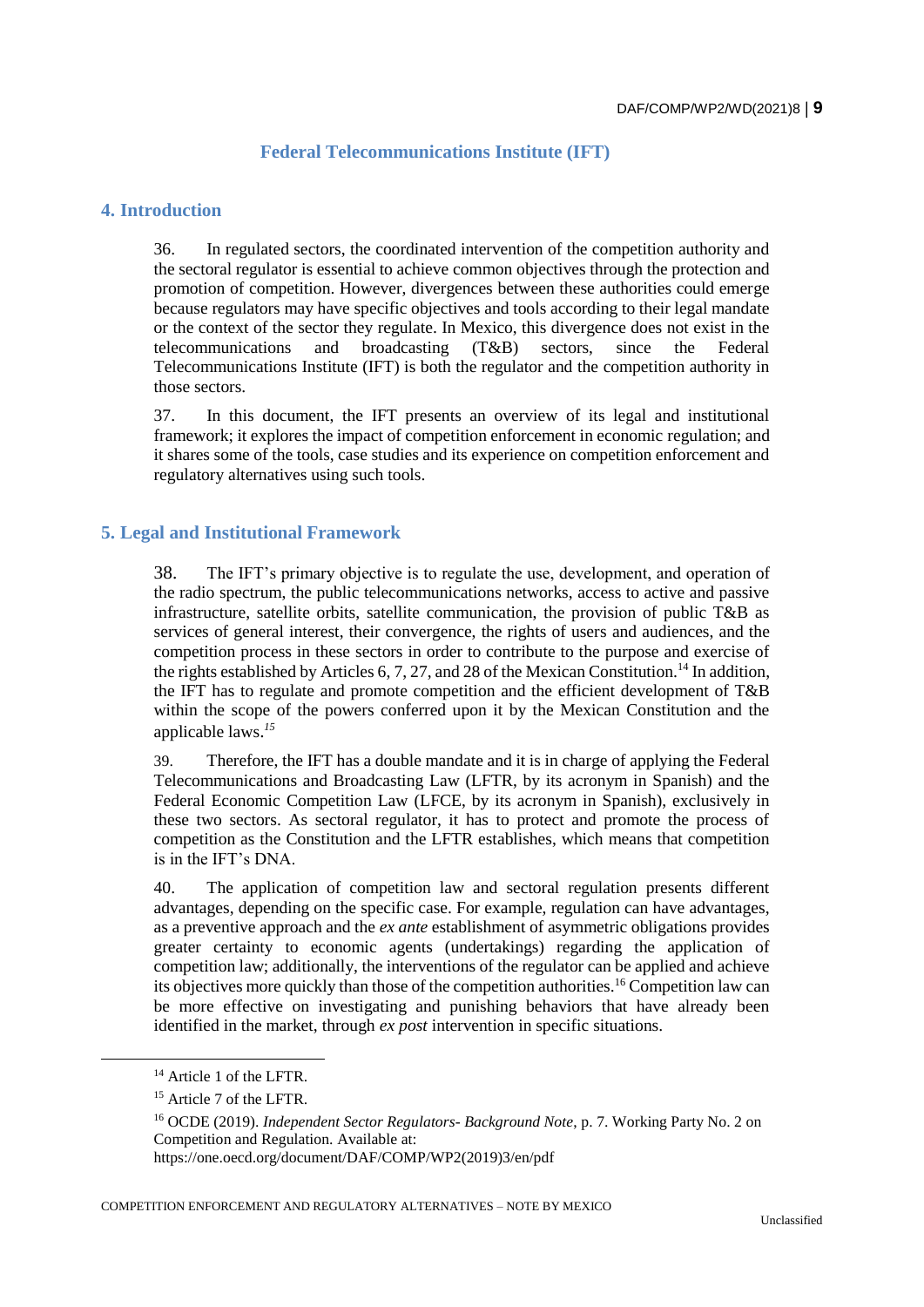41. Thus, the coordinated and complementary action of both approaches allows achieving better results than single institutional action, in particular, when:

- The competition authority applies the law effectively and guides the regulator in the application of competition principles.
- The regulator uses its technical capacity and knowledge of the sector to promote competition through a pro-competitive regulatory framework and avoids creating unnecessary distortions through regulation.

42. The IFT's competition and regulatory functions have been highly complementary in practice. The integration of these functions in the same institution presents advantages in terms of the knowledge and the experience that it is capable of acquiring in relation to the operation of the sectors and the characteristics of the competition processes developing in them.

43. Some of the tools that the IFT holds on competition enforcement and regulatory alternatives, provided for in the LFCE and in the LFTR are the following:

- 1. To determine Preponderant Economic Agents (AEP, by its acronym in Spanish) in the T&B sectors and establish asymmetric regulation of said agents in order to eliminate barriers to competition and, thereby, avoid affecting end users; impose limits on national and regional frequency concentration, concession and crossownership that controls various media;<sup>17</sup>
- 2. To determine economic agents with Substantial Market Power (SMP) and, where appropriate, impose the corresponding regulation;  $18$
- 3. To prevent, investigate and combat monopolies, monopolistic practices, mergers and other restrictions on the efficient functioning of markets, and impose sanctions derived from such conduct: $19$
- 4. To order measures to eliminate barriers to entry; determine the existence of essential facilities and regulate their access, and order the divestiture of assets, rights or social parts of economic agents in the proportions necessary to eliminate anti-competitive effects;<sup>20</sup> and
- 5. To declare the existence of effective competition conditions and, where appropriate, the extinction of obligations imposed on AEPs or undertakings with  $SMP<sup>21</sup>$

*44.* In this regard, the relevance and significance of regulatory activity in matters of economic competition, T&B, make it essential to have absolute autonomy in the exercise of their functions, subject to eminently technical criteria and unrelated to any other interest.

<sup>&</sup>lt;sup>17</sup> Article 28 of the Mexican Constitution,  $16<sup>th</sup>$  paragraph; and articles 262 and 285 of the LFTR.

<sup>&</sup>lt;sup>18</sup> Articles 15, subsection XX, 264, 279, 280 and 284 of the LFTR provide for the IFT's powers to determine the existence of agents with SMP, which is carried out in accordance with the procedure established in the LFCE (article 96). The imposition of measures derived from said determination is provided for in articles 281 to 283 of the LFTR.

<sup>&</sup>lt;sup>19</sup> Articles 10 and 12, subsection I, of the LFCE.

<sup>20</sup> Article 12, subsection II, of the LFCE.

<sup>&</sup>lt;sup>21</sup> Article 12, subsection XI of the LFCE and article 15, subsection XXI of the LFTR; the determination of economic agents with SMP will be carried out in accordance with the procedure established in the LFCE (article 96).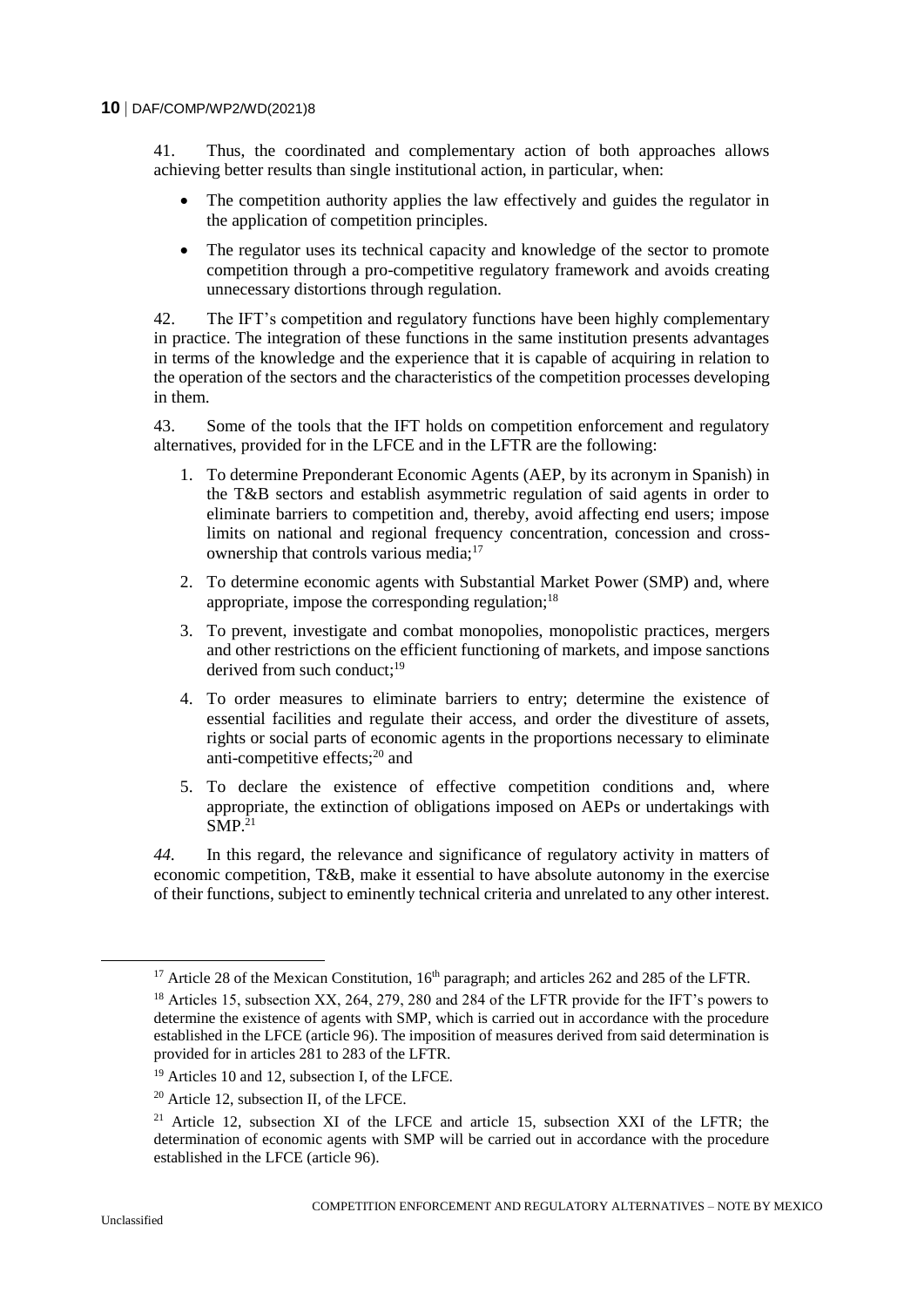45. Moreover, the legal framework applicable to the T&B sectors in Mexico establishes a close and coherent relationship between regulation and the application of competition policy. In particular, the LFTR contains multiple provisions on asymmetric regulation for AEPs or undertakings with SMP, which depend on the assessment of competition conditions.

46. For example, the LFTR explicitly establishes that AEPs in the T&B sectors could be declared with SMP; in this case, the IFT could impose specific obligations, in accordance with the provisions of the LFTR. An AEP (determined in accordance with the sectoral regulation) in any of the sectors regulated by the IFT, can also be declared with SMP in a relevant market (the determination of the relevant market and SMP is carried out in accordance with the LFCE) and specific regulation can be imposed to avoid effects on competition, in accordance with the LFTR. We should keep in mind the fact that competition law enforcement is only one of the tools at the disposal of IFT and that the sectors under its jurisdiction include a large number of markets that exhibit economies, depending upon essential facilities and with dominant players, that demand complementarity and harmonization between sectoral and competition policies and laws.

# **6. Overlaps between Competition Law Enforcement and Economic Regulation**

47. The IFT harmonizes the objectives pursued by both the LFTR and the LFCE in several documents that guide its actions and that permeate its entire organizational structure.

48. Some of them are briefly described below:

- *IFT's Annual Work Plan*:<sup>22</sup> The IFT publishes the Annual Work Plan (PAT, by its acronym in Spanish), which is a short-term instrument that manages the activities it carries out annually. The PAT defines institutional strategic elements that are the mission, vision, objectives and strategies of the IFT. Within its institutional mission, the IFT, among other actions, promotes access to T&B technologies and services in the context of the digital ecosystem.
- *IFT's Regulatory Vision of Telecommunications and Broadcasting 2019-2023: 23* The IFT is aware that regulatory and public policy objectives evolve over time, which is particularly true for telecommunications services that are essential for digital transformation and for the improvement of people's lives. For this reason, the IFT prepared a short and medium term document that guides the projects it carries out in accordance with its institutional mandate. In this sense, on September 18, 2018, the document "Regulatory Vision of Telecommunications and Broadcasting 2019-2023" was submitted to public consultation, raising the analysis of the issues that are considered to have a direct or indirect effect on the services of T&B, as well as in its regulation, given the technological evolution and new business models. Among the general topics proposed for the 2019-2023 period are:
	- o Deployment and sharing of T&B infrastructure
	- o Boost to economic competition and identification of essential inputs

<sup>22</sup> PAT 2021. Available in Spanish at:

<http://www.ift.org.mx/sites/default/files/contenidogeneral/transparencia/pat2021.pdf>

<sup>&</sup>lt;sup>23</sup> IFT's Regulatory Vision 2019-2023. Available in Spanish at:

<http://www.ift.org.mx/sites/default/files/contenidogeneral/transparencia/1vision19-23.pdf>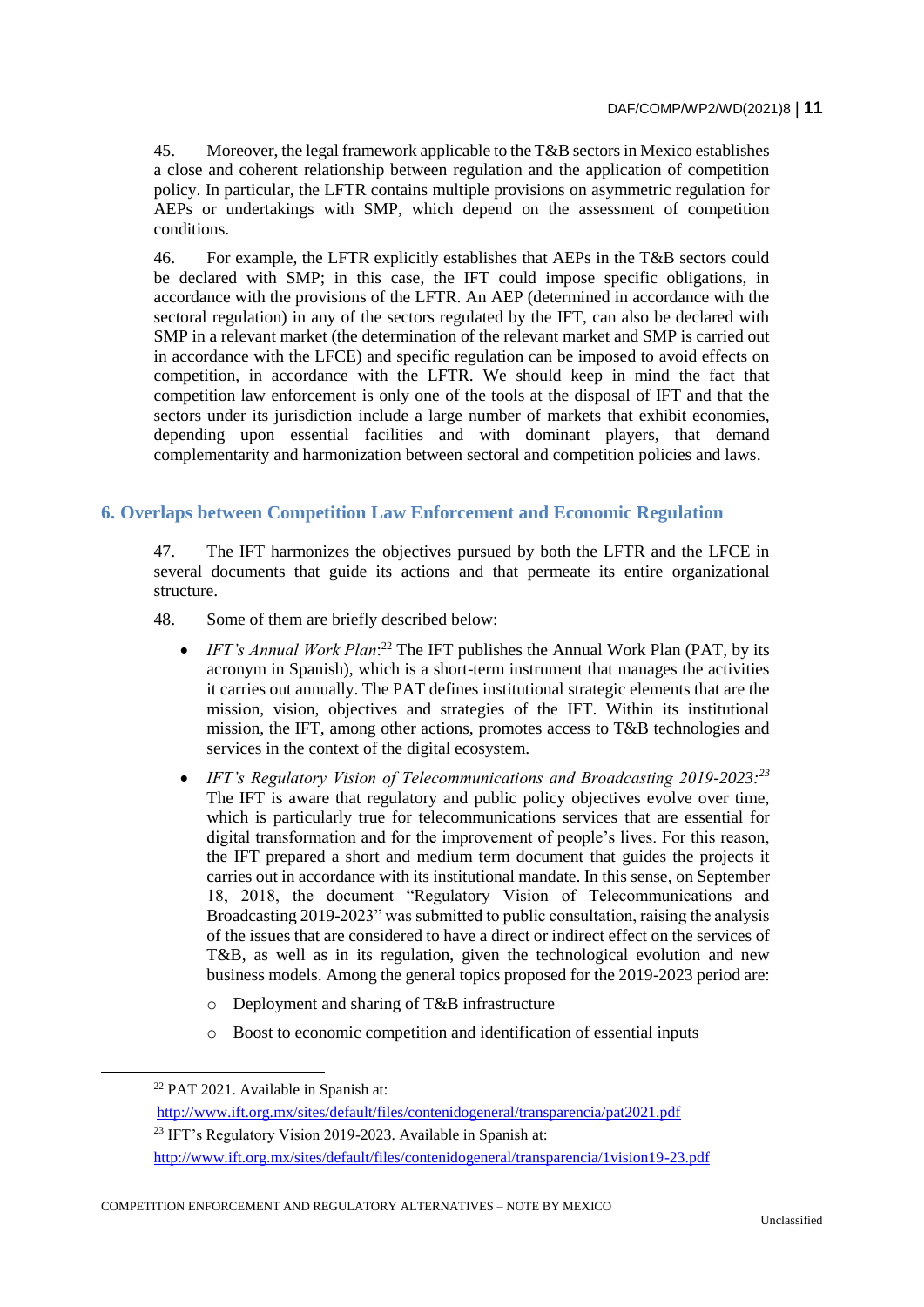- o Radio spectrum management
- o Net neutrality
- o IPv6
- o Big data and data exploitation
- o Digital economy
- o OTT services
- o Empowerment of users
- $\circ$  Audiovisual content in T&B
- *IFT's Roadmap 2021-2025:*<sup>24</sup> This Roadmap establishes the strategic framework to facilitate the development of the digital ecosystem, from a holistic and collaborative perspective, in the short and medium term, which contributes to the socioeconomic development of Mexico, covering aspects that range from promoting the development, deployment and efficient use of T&B networks and infrastructure, competition and free competition, the development of the digital ecosystem and the adoption of new technologies and digital use cases. It sets strategies, regulatory action lines and tactical agendas that guide IFT´s administrative units to develop specific projects that aim to help bridging the digital divide; assuring the quality, diversity and plurality of services; protecting users' and audiences' rights; and coordinating actions with stakeholders.
- *Regulatory Impact Analysis:* The LFTR and the Guidelines of Public Consultation and Regulatory Impact Analysis of the IFT establish that all proposed policies, laws and regulations have to undergo a public consultation process and an ex ante Regulatory Impact Analysis (RIA). RIA is a systemic approach to critically assessing the positive and negative effects of proposed and existing regulations and non-regulatory alternatives, and it includes a competition analysis. In general, the IFT identifies the possible effects on competition that the regulation proposal could generate when it enters into force, by asking the following questions referred to in the Guidelines:

*(…) Identify the possible effects on competition that the regulation proposal might generate upon its entry into force.*

*Does it limit the number of suppliers of goods and services?*

*Does it limit the ability of service providers to compete?*

*Does it reduce the incentives of service providers to compete vigorously?*

*(…) Describe the obligations, behaviors or actions that must be fulfilled upon the entry into force of the regulatory proposal (regulatory action), including a justification on the need for them.*

# **7. IFT's Experience and Case Studies Using Competition and Regulatory Tools**

49. The cases presented below show:

<sup>24</sup> Available in Spanish at:

<http://www.ift.org.mx/sites/default/files/contenidogeneral/transparencia/estrategia20202025.pdf>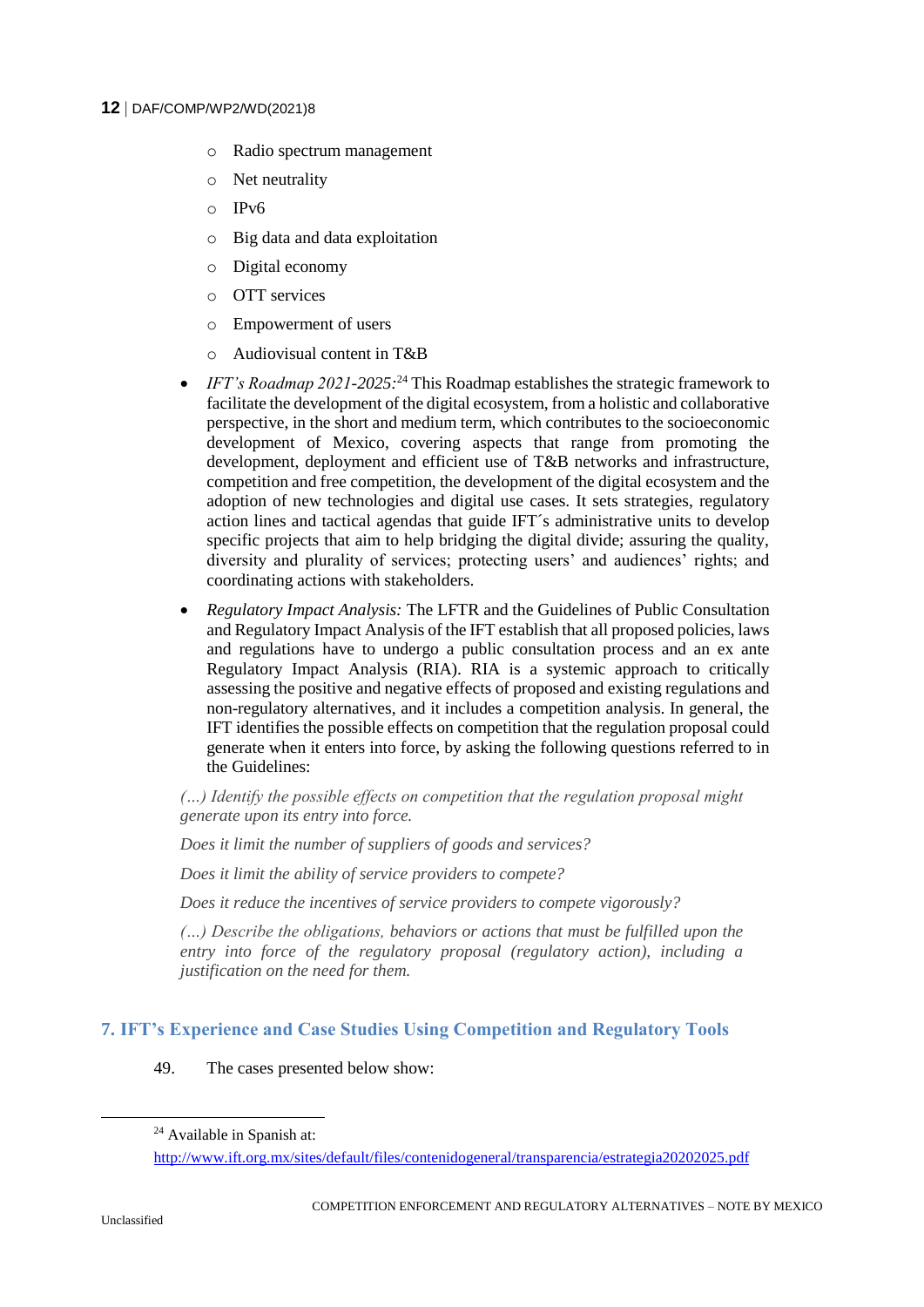- 1. The role of the IFT, as a competition authority, in the design of sectoral regulation, and
- 2. The interaction of different tools provided in the LFCE and in the LFTR to address competition problems.

# **7.1. Case study 1: Preponderance and AEPs in the T&B Sectors**

50. The 2013 constitutional reform mandated the IFT with determining the AEPs in the T&B sectors, and imposing asymmetric regulation on those agents. This determination must be based on the national participation in the provision of T&B services, directly or indirectly, greater than 50% (fifty percent), whether measured by the number of users, subscribers, audience, by the traffic on their networks or by the capacity used in them.<sup>25</sup>

51. Consequently, in March 2014, the IFT determined the existence of an AEP in the Telecommunications sector (AEPT)<sup>26</sup> and an AEP in the broadcasting sector (AEPR).<sup>27</sup> The IFT determined the group in which *América Móvil* takes part, as the AEPT and the group in which *Grupo Televisa* (GTV) takes part, as the AEPR. The IFT imposed asymmetric measures aimed at modulating their behavior on the markets in which they participate.

52. The figure of preponderance allows imposing asymmetric regulation without the need to resort to traditional competition tools, such as the declaration of SMP. In the case of the telecommunications sector it seeks to: i) guarantee access to wholesale services to competitors of the AEPT in non-discriminatory and competitive terms, ii) prevent the AEPT from engaging in improper (anti-competitive) conduct or practices in the provision of wholesale and retail services, and iii) provide better services and greater information to end users.

53. Since the creation of the IFT, the markets of fixed and mobile telecommunications have substantially reconfigured since the AEPT market share in telecommunications has decreased, more operators offer their services and the mobile broadband market grew more than 255%.

54. The following charts show the growth of the mobile and fixed broadband internet services.

[https://www.dof.gob.mx/nota\\_detalle.php?codigo=5301941&fecha=11/06/2013](https://www.dof.gob.mx/nota_detalle.php?codigo=5301941&fecha=11/06/2013)

[http://www.ift.org.mx/sites/default/files/p\\_ift\\_ext\\_060314\\_76\\_version\\_publica\\_hoja.pdf](http://www.ift.org.mx/sites/default/files/p_ift_ext_060314_76_version_publica_hoja.pdf)

[http://apps.ift.org.mx/publicdata/P\\_IFT\\_EXT\\_060314\\_77.pdf](http://apps.ift.org.mx/publicdata/P_IFT_EXT_060314_77.pdf)

<sup>&</sup>lt;sup>25</sup> Articles 262 to 277 of the LFTR and Eighth Transitory Article, subsections III and IV of the Telecommunications Constitutional Reform*,* published in the Official Gazette of the Federation on June 11, 2013. Available in Spanish at:

<sup>&</sup>lt;sup>26</sup> IFT (2014). Resolution by which the IFT's Board determines the AEP in the telecommunications sector. P/IFT/EXT/060314/76 (March 6, 2014). Available in Spanish at:

<sup>&</sup>lt;sup>27</sup> IFT (2014). Resolution by which the IFT's Board determines the AEP in the broadcasting sector and imposes the necessary measures to prevent affectations to competition and free concurrence. P/IFT/EXT/060314/77 (March 6, 2014). Available in Spanish at: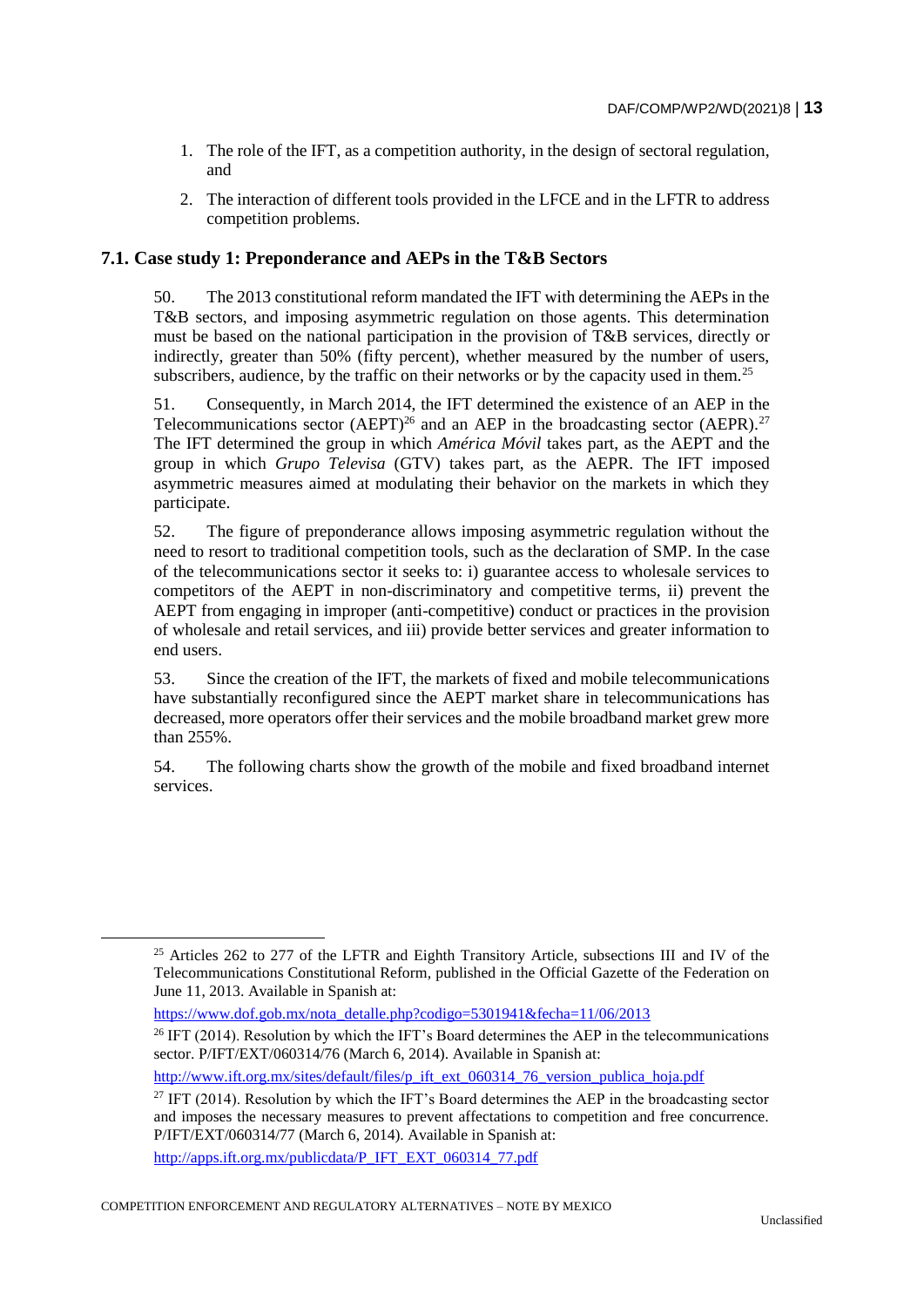# **Figure 1. Broadband Internet Service**



Source: IFT, with data provided by the telecommunications operators.

55. From the foregoing, it follows that from June 2013 to December 2019, the fixed broadband market grew 63%, from 11.8 to 19.4 million lines, and the mobile broadband market is the one with the largest growth experienced, going from 27.4 to 97.4 million lines, with a 255% growth.

56. To ensure the effectiveness of the preponderance measures, the IFT carries out every two years an evaluation of the impact on competition that the measures have had, in order to suppress, modify or, where appropriate, establish new measures according to the prevailing conditions in the sector. The last review of the preponderance measures for the telecommunications sector was carried out in 2019 and in 2020 the IFT published the corresponding modifications,  $28$  which focused on strengthening the free choice of users about their telecommunications service provider, the effective provision of wholesale services and IFT's supervision and verification mechanisms.

57. The obligations imposed on the preponderant economic agent will be extinguished in their effects by declaration of the IFT once, in accordance with the law, there are conditions of effective competition in the market in question.

58. This case shows how the IFT, as a competition authority, actively participates in the design, modification and elimination of the sectoral asymmetric regulation imposed on the AEP. This occurs based on identifying the suitability of the regulatory provisions that promote competition in the provision of telecommunications services in better price, coverage, quality and diversity conditions for the benefit of end users.

 $28$  IFT (2020). Resolution by which the IFT's Board eliminates, modifies and amends the measures imposed to the AEP in the telecommunications sector through the Agreements P/IFT/EXT/060314/76 and P/IFT/EXT/270217/119. P/IFT/021220/488 (December 2, 3 and 4, 2020). Available in Spanish at: [http://apps.ift.org.mx/publicdata/VP\\_021220\\_488.pdf,](http://apps.ift.org.mx/publicdata/VP_021220_488.pdf) [http://www.ift.org.mx/sites/default/files/21\\_02\\_22\\_bienal\\_2\\_vp\\_vf.pdf,](http://www.ift.org.mx/sites/default/files/21_02_22_bienal_2_vp_vf.pdf) [http://www.ift.org.mx/sites/default/files/anexo\\_1\\_medidas\\_2014-2017-2020\\_telecom.pdf,](http://www.ift.org.mx/sites/default/files/anexo_1_medidas_2014-2017-2020_telecom.pdf) and [http://www.ift.org.mx/sites/default/files/anexo\\_3\\_medidas\\_2014-2017-2020\\_telecom.pdf](http://www.ift.org.mx/sites/default/files/anexo_3_medidas_2014-2017-2020_telecom.pdf)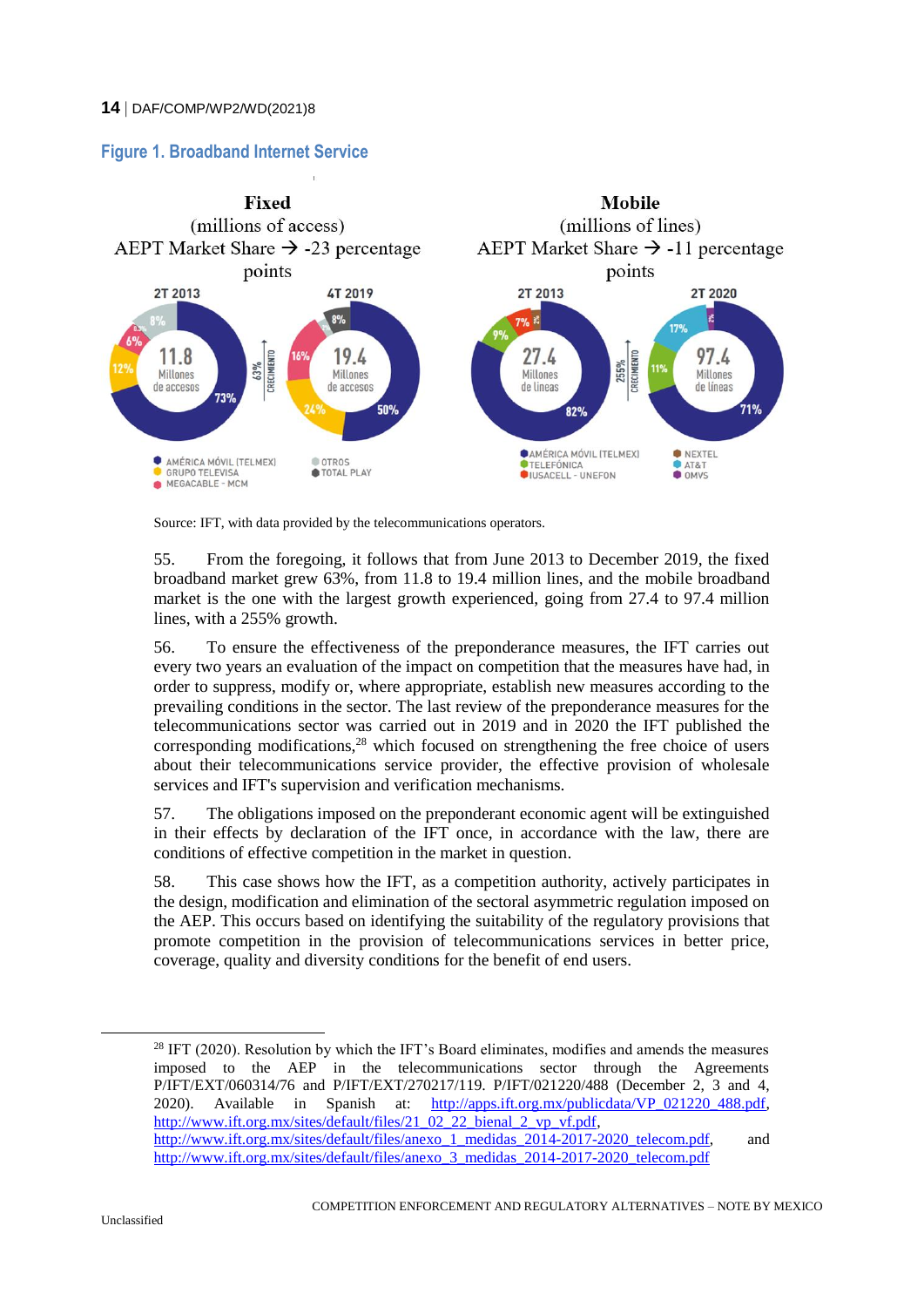#### **7.2. Case Study 2: Substantial Market Power in Pay TV Service**

59. In 2020, the IFT determined that GTV<sup>29</sup> has SMP in 35 relevant markets of Pay TV Service (STAR)<sup>30</sup>. This decision was reached in accordance with the following elements:

- 1. the high levels of GTV's market share, the high levels of the HHI and its stability over time:<sup>31</sup>
- 2. the rising price indexes of the STAR and the high profitability margins of GTV;
- 3. the existence of barriers that restrict the entry and positioning of new competitors;
- 4. the limited power and ability of current and potential GTV competitors to exert significant competitive pressures;
- 5. GTV's vertical integration (as content and STAR provider) and its position in the provision of the STAR; and
- 6. the existence of high switching costs that users may face, as a consequence of forced deadlines and penalties for early termination.

60. Currently, the IFT is in the process of evaluating the imposition of specific obligations on GTV, in order to protect and promote competition in the relevant markets.<sup>32</sup> This procedure includes an opinion on economic competition<sup>33</sup> on the proposed measures.<sup>34</sup>

61. This case reiterates that the IFT, in the exercise of its powers as a competition authority, participates in the design of asymmetric regulation.

<sup>29</sup> GTV includes as an economic interest group: *Grupo Televisa, S.A.B., Corporación de Radio y Televisión del Norte de México, S. de R.L. de C.V. (SKY), Cablemás, S.A. de C.V., Cablevisión Red, S.A. de C.V. (Telecable), Cablevisión, S.A. de C.V., FTTH de México, S.A. de C.V., Televisión Internacional, S.A. de C.V. (TVI)* and *TV Cable de Oriente, S.A. de C.V.*

<sup>&</sup>lt;sup>30</sup> Provided through any technology (cable, IPTV o satellite) and in any modality of consumption (individual or in packages that include it). IFT (2020). Resolution by which the IFT resolves on the Preliminary Statement issued by the Investigative Authority in the File AI/DC-002-2019 that declared the existence of an economic interest group with substantial power in thirty five relevant markets corresponding to the provision of restricted television and audio services though satellite technology, cable and IPTV, offered individually or bundled with other fixed telecommunications services. P/IFT/181120/436. Available in Spanish at:

<http://www.ift.org.mx/sites/default/files/conocenos/pleno/sesiones/acuerdoliga/vp181120436.pdf>

 $31$  GTV was the lead economic group in each of the 35 relevant markets and its positioning has not been counteracted by its competitors; furthermore, this was reinforced after the acquisition of 100% of the shares of *FTTH de México, S.A. de C.V.* (a subsidiary of Axtel).

<sup>32</sup> Articles 281, 282 and 283 of the LFTR.

<sup>&</sup>lt;sup>33</sup> Issued by the Economic Competition Unit of the IFT.

<sup>&</sup>lt;sup>34</sup> The initiation of this SMP investigation derived from a merger notice in terms of the Ninth Transitory Article of the LFTR, which establishes an exception regime for merger control established in the LFCE. This regime applies as long as there is an AEP in the T&B sectors, if the AEP of the corresponding sector does not participate in the operation and certain requirements are met. This article establishes that once the operation has been carried out, the IFT will be notified and its Investigative Authority will investigate the existence of SMP, through the procedure established in the LFCE (article 96).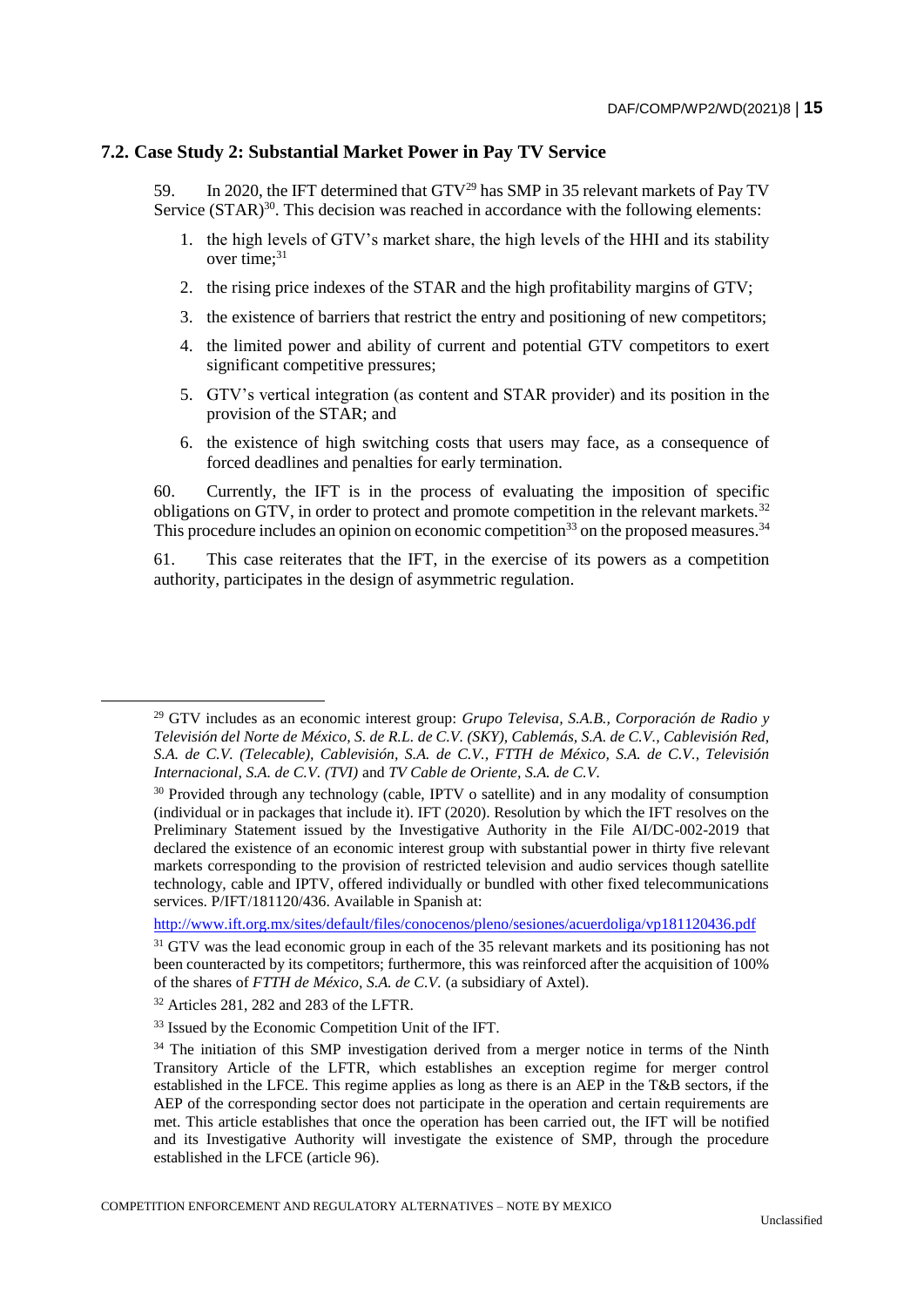# **7.3. Case Study 3: Wholesale Unbundling Services**

62. As part of the preponderance regulation, the AEPT must comply with measures regarding unbundled access to its entire local network in non-discriminatory terms.

63. In 2019, IFT's Investigative Authority started an investigation for a complaint, due to the probable commission of relative monopolistic practices in the provision of wholesale unbundling services of the local network of the AEPT market, in the national territory, $35$ which is still under investigation.

64. This case illustrates that: i) there are no explicit or implicit limits to the simultaneous application of competition law and sectoral regulation in the T&B sectors in Mexico, and ii) the existence of regulation does not exclude, by itself, the possibility of applying the LFCE.

# **7.4. Case Study 4: Dark Fiber Leasing Service<sup>36</sup>**

65. In 2016, the IFT's Investigative Authority started an investigation on Telmex for the possible commission of relative monopolistic practices consisting of denying access to an input to Megacable (dark fiber) to offer telecommunications services.

66. In 2018, the IFT's Board decided to close the investigation because the conduct was not proven, according to the following elements:

- 1. Telmex (in terms of preponderance regulation) must share its passive infrastructure with other operators, but has the possibility to decide what type of access constitutes the best alternative, either: a) the access to high capacity optical channels for alternative operators to deploy their own fiber or b) the lease of their own optic fiber when on a given route there is no surplus capacity in a pipeline or alternative routes;
- 2. Telmex provided Megacable with access to capacity on its optical channels;
- 3. Telmex submitted to the IFT, for authorization, a reference offer containing the conditions for the sharing of its passive infrastructure, which was approved by the IFT; and
- 4. Megacable, against the provisions of the reference offer approved by the IFT, requested Telmex to lease its optic fiber.<sup>37</sup>

 $\overline{a}$ 

<sup>35</sup> Proceedings File no. AI/DE-002-2019. Available in Spanish at: [http://www.ift.org.mx/industria/autoridad-](http://www.ift.org.mx/industria/autoridad-investigadora/informacion_de_las_investigaciones_a_cargo_de_la_autoridad_investigadora/practicas_por_probables_practicas)

[investigadora/informacion\\_de\\_las\\_investigaciones\\_a\\_cargo\\_de\\_la\\_autoridad\\_investigadora/practi](http://www.ift.org.mx/industria/autoridad-investigadora/informacion_de_las_investigaciones_a_cargo_de_la_autoridad_investigadora/practicas_por_probables_practicas) [cas\\_por\\_probables\\_practicas#](http://www.ift.org.mx/industria/autoridad-investigadora/informacion_de_las_investigaciones_a_cargo_de_la_autoridad_investigadora/practicas_por_probables_practicas)

<sup>&</sup>lt;sup>36</sup> IFT (2019). Resolution issued in file no. DE-002-2016, initiated by a complaint of relative monopolistic practices in the interconnection services; broadband Internet access; direct business internet; access and shared use of active and/or passive infrastructure, and dark fiber service, all in the national territory. Resolution P/IFT/230119/42. Available in Spanish at: [http://apps.ift.org.mx/publicdata/P\\_IFT\\_230119\\_42\\_AccUAJ.pdf](http://apps.ift.org.mx/publicdata/P_IFT_230119_42_AccUAJ.pdf)

 $37$  Prior to the aforementioned competition procedure, the IFT declared without subject matter the disagreement from the referred request, considering that the links requested by Megacable had to comply with the characteristics established in the authorized reference offer. Resolution available in Spanish at:

[http://www.ift.org.mx/sites/default/files/conocenos/pleno/sesiones/acuerdoliga/pift140916489.pdf.](http://www.ift.org.mx/sites/default/files/conocenos/pleno/sesiones/acuerdoliga/pift140916489.pdf)  This was confirmed by the *amparo* lawsuits initiated by Megacable against the regulatory decision.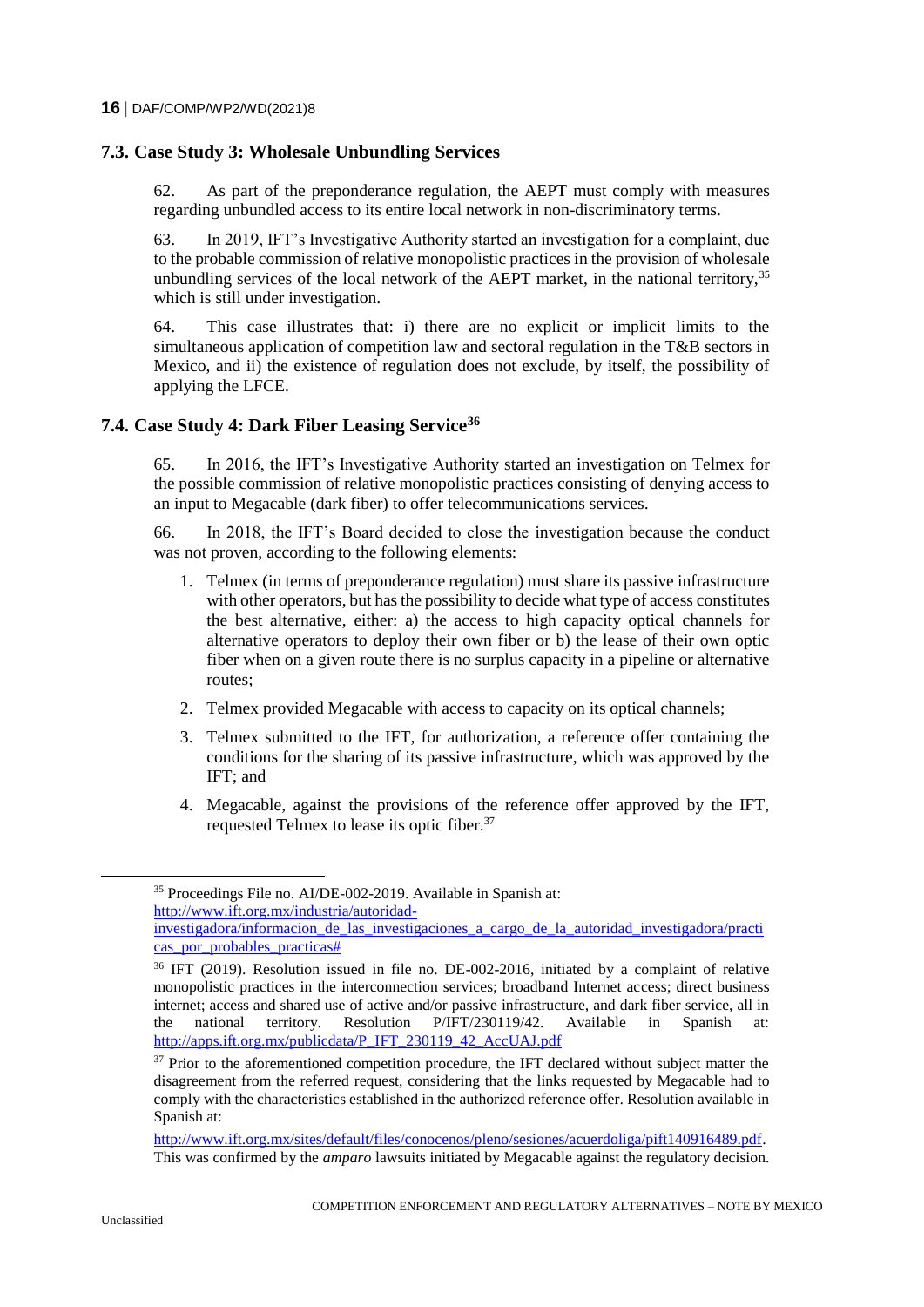67. Megacable appealed the IFT's decision, but the competent Court concluded that the existence of the conduct was not proven, since Telmex provided access to capacity in the optical channels.

68. This case sets another example of the complementary and consistent use of the tools available to the IFT as a competition authority and sectoral regulator.

### **8. Competition Enforcement and its Impact on Economic Regulation**

69. In order to highlight the benefits of having a convergent authority with competition and regulatory powers, some of the main improvements brought to the T&B markets following the 2013 constitutional reform are listed below.

#### **8.1. Reduction in the Prices of Telecommunications Services**

70. In Mexico, from June 2013 to April 2020, communications prices fell 27.4%, while inflation was 30.9%.

71. The price's index evolution (2013-2020) with respect to the national consumer price index (INPC, by its acronym in Spanish) and the communications price index (IPCOM, by its acronym in Spanish), are shown in the following chart:

#### **Figure 2. Price Indexes Evolution**



Source: IFT<sup>38</sup>

72. In addition to the aforementioned, mobile phone prices fell 43.9% thanks to the elimination of the National Long Distance rates and the decrease in interconnection rates. This generated a drop in the price of International Long Distance of more than 40%.

#### **8.2. Growth of the T&B market share in the GDP**

73. The participation in the T&B sectors in the National GDP averaged 1.6% between 2011 and 2013. This participation increased to 3.1% by December 2019.

74. The following table shows the relationship between the evolutions of GDP with respect to the share of the T&B sectors in GDP from 2010 to 2019.

<sup>&</sup>lt;sup>38</sup> "Evolution of the Telecommunications and Broadcasting Sectors", Available in Spanish at: [http://www.ift.org.mx/sites/default/files/encarte\\_2021\\_actualizacion\\_80121\\_0.pdf](http://www.ift.org.mx/sites/default/files/encarte_2021_actualizacion_80121_0.pdf)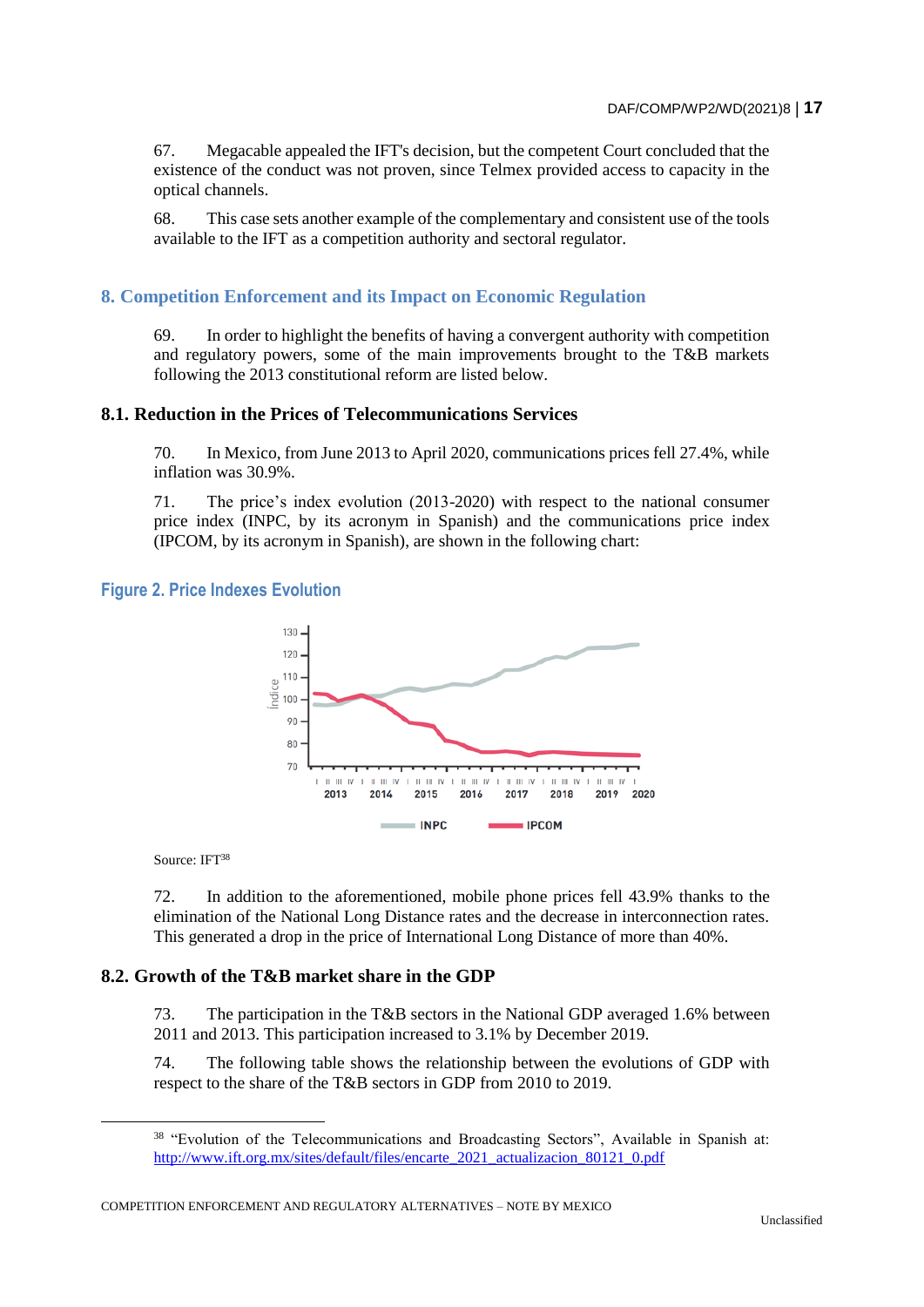

# **Figure 3. T&B Sectors Participation in National GDP**

Source: IFT<sup>39</sup>

75. The regulatory actions carried out by the IFT have resulted in a benefit for users of just over 540,000 million Mexican pesos (MXN) (approx. 26,945,000,000 USD)<sup>40</sup>, this means that for each Mexican peso that the IFT exercises for its operation, profits amounting to 47 MXN are generated for Mexicans.

76. It is also worth mentioning that, at the end of 2013, the penetration of the broadband fixed service was 40% and by December 2019, 55% of households in Mexico had fixed Internet. And with regard to mobile broadband, in 2013, 23 out of 100 habitants had Internet on their mobile phone and by June 2020, 76 out of 100 habitants had this service, which means that mobile broadband tripled.

77. Likewise, the growth in telecommunications has been accompanied by greater private investment. Between 2013 and 2019, a total investment of 542,110 million MXN was generated by operators in this sector, of which 74% corresponds to infrastructure.

# **8.3. Availability of Market Studies and Other Tools**

78. The LFCE provides tools to carry out market evaluations, one is the market study and the other are investigations also known as *ex officio* investigations.

79. The IFT enjoys some flexibility in terms of the duration of a market study and the resources it decides to invest in them. The LFCE grants the IFT the power to conduct and/or order market studies, research projects and formulate general reports, when risks to competition are detected, a competition problem is identified or when requested by another authority.

80. Market studies are considered a useful tool for the promotion of competition by regulatory authorities, Congress and general public opinion. Their findings can also help competition agencies to identify problems in markets where anti-competitive behavior or certain practices are suspected and may lead to the initiation of an *ex officio* investigation. The IFT, as regulator, can use the conclusions of a market study to identify areas that require regulatory intervention.

81. Besides market studies, the IFT has various useful tools. Some examples are:

<sup>39</sup> *Idem*.

<sup>40</sup> Estimated from an exchange rate of 1 USD = 20.0402 MXN. Source[: https://xe.com/](https://xe.com/)